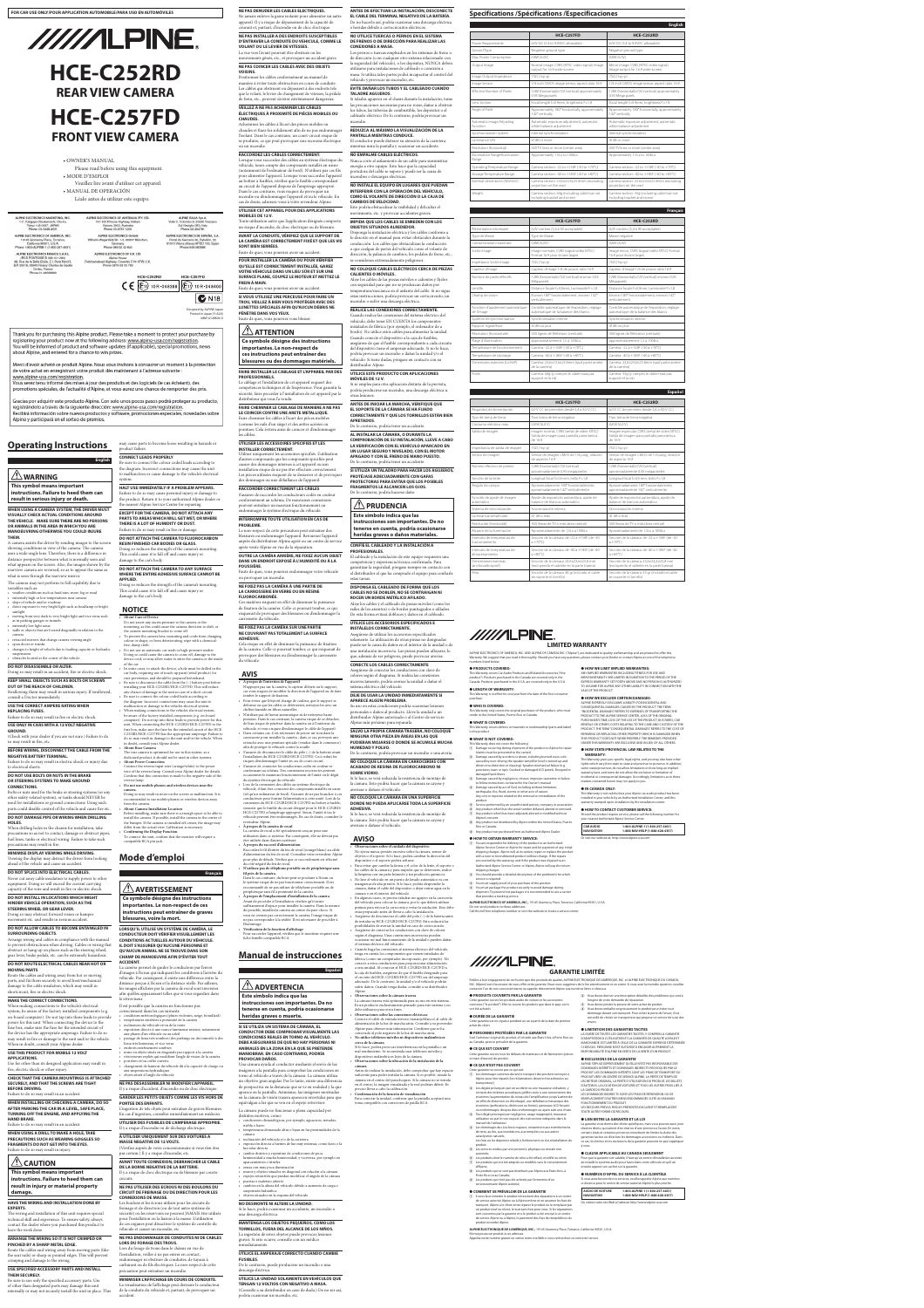# ■**HCE-C252RD**

| <b>English</b>                             | <b>Français</b>                         | <b>Español</b>                             |
|--------------------------------------------|-----------------------------------------|--------------------------------------------|
| • REAR VIEW CAMERA (HCE-C252RD) is         | Vous devez utiliser la REAR VIEW        | • La REAR VIEW CAMERA (HCE-C252RD)         |
| designed for use with Alpine AV head units | CAMERA (HCE-C252RD) exclusivement       | está diseñada para su uso con unidades     |
| or navigation systems with touch-screen    | avec des unités principales AV ou des   | principales AV de Alpine o con sistemas de |
| operation.                                 | systèmes de navigation munis d'un écran | navegación con tecnología táctil.          |

*tactile de marque Alpine.*

# **OPERATION /UTILISATION /FUNCIONAMIENTO**

# **Rearview Camera Operation /Utilisation de la caméra de recul /Funcionamiento de lacámara de marcha atrás**

# **Turning the Rearview Camera On and Off /Activation et désactivation de la caméra de recul /Encendido y apagado de la cámara de marcha atrás**

| <b>English</b>                                                                                                                                                                                                                                                                                                                                                                                                                                                                                                                                                                                                       | <b>Français</b>                                                                                                                                                                                                                                                                                                                                                                                                                                                                                                                                                                                                                                                                                                                                                                                                                          | <b>Español</b>                                                                                                                                                                                                                                                                                                                                                                                                                                                                                                                                                                                                                                                                                     |
|----------------------------------------------------------------------------------------------------------------------------------------------------------------------------------------------------------------------------------------------------------------------------------------------------------------------------------------------------------------------------------------------------------------------------------------------------------------------------------------------------------------------------------------------------------------------------------------------------------------------|------------------------------------------------------------------------------------------------------------------------------------------------------------------------------------------------------------------------------------------------------------------------------------------------------------------------------------------------------------------------------------------------------------------------------------------------------------------------------------------------------------------------------------------------------------------------------------------------------------------------------------------------------------------------------------------------------------------------------------------------------------------------------------------------------------------------------------------|----------------------------------------------------------------------------------------------------------------------------------------------------------------------------------------------------------------------------------------------------------------------------------------------------------------------------------------------------------------------------------------------------------------------------------------------------------------------------------------------------------------------------------------------------------------------------------------------------------------------------------------------------------------------------------------------------|
| 1 Place the vehicle's transmission<br>into reverse.<br>The video images behind the vehicle and<br>its surroundings are displayed while in<br>reverse.<br>2 Shifting out of reverse returns<br>the display to whatever was<br>being shown before backing up.<br>• Refer also to the Owner's Manual of the<br>connected monitor/navigation system.<br>• Be sure to also check behind and around the<br>car visually. Use the camera image to assist<br>in showing conditions behind and around<br>the car.<br>• Depending on where the unit is installed,<br>actual conditions may differ from the<br>displayed image. | Placez le levier de vitesses du<br>véhicule en position de marche<br>arrière.<br>Les images vidéo de l'arrière et des<br>alentours du véhicule s'affichent lorsque le<br>levier de vitesses est placé sur la position<br>de marche arrière.<br>2 Si vous placez le levier de vitesses<br>dans une position autre que<br>la marche arrière, le moniteur<br>revient à l'écran précédent.<br>• Reportez-vous également au mode d'emploi<br>du moniteur/système de navigation connecté.<br>· N'oubliez pas de vérifier aussi visuellement<br>les conditions à l'arrière et autour du<br>véhicule. Utilisez l'image de la caméra<br>comme un guide montrant les conditions à<br>l'arrière et tout autour du véhicule.<br>• Selon l'unité installée, les conditions réelles<br>peuvent être différentes de celles apparaissant<br>sur l'image. | 1 Coloque la transmisión del<br>vehículo en marcha atrás.<br>Las imágenes de vídeo detrás del vehículo<br>y sus proximidades se visualizan durante la<br>marcha atrás.<br>2 Si anula la marcha atrás, volverá<br>a la pantalla que se visualizaba<br>antes de empezar a ir marcha<br>atrás.<br>• Consulte el Manual de instrucciones del<br>sistema de monitor o navegación conectado.<br>· Asegúrese de también comprobar por detrás<br>y alrededor del coche con la vista. Utilice<br>la imagen de la cámara para conocer la<br>condición por detrás y alrededor del coche.<br>· En función de la unidad instalada, las<br>condiciones reales podrían diferir de lo que<br>aparece en la imagen. |

# **Changing the Rear Image Configuration /Modification de la configuration de l'image arrière /Cambio de la configuración de la imagen trasera**

| <b>English</b>                                                                                                                                                                                                                                                                                                                                                                                                                                                                                                                                                                                                           | <b>Français</b>                                                                                                                                                                                                                                                                                                                                                                                                                                                                                                                                                                                                                                                                                                                                                                                                          | <b>Español</b>                                                                                                                                                                                                                                                                                                                                                                                                                                                                                                                                                                                                                                                                                                                                        |
|--------------------------------------------------------------------------------------------------------------------------------------------------------------------------------------------------------------------------------------------------------------------------------------------------------------------------------------------------------------------------------------------------------------------------------------------------------------------------------------------------------------------------------------------------------------------------------------------------------------------------|--------------------------------------------------------------------------------------------------------------------------------------------------------------------------------------------------------------------------------------------------------------------------------------------------------------------------------------------------------------------------------------------------------------------------------------------------------------------------------------------------------------------------------------------------------------------------------------------------------------------------------------------------------------------------------------------------------------------------------------------------------------------------------------------------------------------------|-------------------------------------------------------------------------------------------------------------------------------------------------------------------------------------------------------------------------------------------------------------------------------------------------------------------------------------------------------------------------------------------------------------------------------------------------------------------------------------------------------------------------------------------------------------------------------------------------------------------------------------------------------------------------------------------------------------------------------------------------------|
| 1 Touch the screen while the<br>camera image is displayed.<br>2 Touch [Back], [Panorama],<br>[Corner] or [Top] to choose the<br>viewing angle.                                                                                                                                                                                                                                                                                                                                                                                                                                                                           | 1 Appuyez sur l'écran lorsque<br>l'image de la caméra est affichée.<br>2 Appuyez sur la touche [Back],<br>[Panorama], [Corner] ou [Top]<br>pour choisir un angle de vue.                                                                                                                                                                                                                                                                                                                                                                                                                                                                                                                                                                                                                                                 | 1 Toque la pantalla cuando<br>aparezca la imagen de la cámara.<br>2 Toque [Back], [Panorama],<br>[Corner] o [Top] para elegir el<br>ángulo de visión.                                                                                                                                                                                                                                                                                                                                                                                                                                                                                                                                                                                                 |
| [Back]: Rear View<br>Displays an image of the area behind the<br>vehicle. Use this when backing into a parking<br>space.<br>[Panorama]: Panorama View<br>Displays a general perspective of what is<br>behind the car. Use this when you want to<br>check mainly behind the car.<br>[Top]: Ground View<br>Displays an image from above down to the<br>lower section of the car. Use this when to<br>determine the car's position in relation to the<br>curb, etc.<br>[Corner]: Corner View<br>Displays a divided image left and right of<br>centre. Use this mainly when checking the<br>left and right directional view. | [Back]: Vue arrière<br>Affiche l'image correspondant à la zone se<br>trouvant derrière le véhicule. Utilisez cette<br>image lorsque vous vous garez en faisant<br>marche arrière.<br>[Panorama]: Vue panoramique<br>Affiche une perspective générale de ce qui<br>se trouve à l'arrière du véhicule. Utilisez-la si<br>vous souhaitez principalement vérifier l'arrière principalmente la parte trasera del coche.<br>du véhicule<br>[Top]: Vue Plongeante<br>Affiche une image de haut en bas jusqu'au<br>bas de la voiture. Utilisez-la pour déterminer<br>la position du véhicule par rapport au virage,<br>etc.<br>[Corner]: Vue de coin<br>Affiche une image divisée des parties situées<br>à gauche et à droite du centre. Utilisez-la<br>principalement pour vérifier la vue vers la<br>gauche et vers la droite. | [Back]: Visión trasera<br>Muestra una imagen de la zona situada detrás<br>del vehículo. Utilice esta opción cuando vaya<br>marcha atrás para aparcar.<br>[Panorama]: Visión panorámica<br>Muestra una perspectiva general de aquello<br>que se encuentra por detrás del coche.<br>Utilice este modo cuando desee comprobar<br>[Top]: Visión inferior<br>Muestra una imagen desde la parte superior<br>del coche hasta la sección inferior del mismo.<br>Utilícela cuando desee concretar la posición<br>del coche en relación a un bordillo, etc.<br>[Corner]: Visión de esquina<br>Muestra una imagen dividida a izquierda y<br>derecha del centro. Utilícela principalmente<br>a la hora de consultar la visión direccional<br>izquierda y derecha. |
| Rear View /Vue arrière /Visión Panorama View /Vue                                                                                                                                                                                                                                                                                                                                                                                                                                                                                                                                                                        |                                                                                                                                                                                                                                                                                                                                                                                                                                                                                                                                                                                                                                                                                                                                                                                                                          | Ground View /Vue Plongeante Corner View /Vue de coin                                                                                                                                                                                                                                                                                                                                                                                                                                                                                                                                                                                                                                                                                                  |

| trasera/ | panoramique /Visión panorámica /Visión inferior | /Visión de esquina |
|----------|-------------------------------------------------|--------------------|
|          | <b><i>Comment</i></b><br>$\sim$                 |                    |

# **Installation /Installation /Instalación**





**e la cámara siguiendo el diagrama de la Coloque el dispositivo protector resistente al agua** F **con la hoja adhesiva correspondiente**  G **y fije cualquier cable que sobresalga alrededor del dispositente al agua**  $\textcircled{\scriptsize{6}}$ **con ayuda del fijador de cables**  • *Verifique que el cable no queda atrapado en el maletero, las puertas traseras o en* 

| <i>(ט.ט</i> )/ <i>(ט,ס</i> m)/(ט,ס m)                                                                                                                                                                                                                                                                                                                                                                                                                                                                                                                                                                                                                                                                                                                                                                                                                                                                                                                                                                                    |                                                                                                                                                                                                                                                                                                                                                |                                                                                                                                                                                                                                                                                                                                                                                                                                                                                                                                                     |                      | (2 screws for mounting<br>camera, 2 angle adjustment<br>screws)/<br>(2 vis pour le montage de la<br>caméra, 2 vis pour le réglage<br>d'angle)/<br>(2 tornillos para montar la<br>cámara, 2 tornillos de ajuste<br>de ángulo)/                                                                                                                                                                                                                                                                                                                                                                                                                                                                                                                                                                                                                                                                                                                                                                                                      |
|--------------------------------------------------------------------------------------------------------------------------------------------------------------------------------------------------------------------------------------------------------------------------------------------------------------------------------------------------------------------------------------------------------------------------------------------------------------------------------------------------------------------------------------------------------------------------------------------------------------------------------------------------------------------------------------------------------------------------------------------------------------------------------------------------------------------------------------------------------------------------------------------------------------------------------------------------------------------------------------------------------------------------|------------------------------------------------------------------------------------------------------------------------------------------------------------------------------------------------------------------------------------------------------------------------------------------------------------------------------------------------|-----------------------------------------------------------------------------------------------------------------------------------------------------------------------------------------------------------------------------------------------------------------------------------------------------------------------------------------------------------------------------------------------------------------------------------------------------------------------------------------------------------------------------------------------------|----------------------|------------------------------------------------------------------------------------------------------------------------------------------------------------------------------------------------------------------------------------------------------------------------------------------------------------------------------------------------------------------------------------------------------------------------------------------------------------------------------------------------------------------------------------------------------------------------------------------------------------------------------------------------------------------------------------------------------------------------------------------------------------------------------------------------------------------------------------------------------------------------------------------------------------------------------------------------------------------------------------------------------------------------------------|
| 5 Waterproofing pad<br>5 Protège câble étanche<br>5 Dispositivo protector<br>resistente al agua                                                                                                                                                                                                                                                                                                                                                                                                                                                                                                                                                                                                                                                                                                                                                                                                                                                                                                                          | 6 Waterproofing pad<br>adhesive sheet<br>6 Adhésif pour protège<br>câble étanche<br>6 Hoja adhesiva para el<br>dispositivo protector<br>resistente al agua                                                                                                                                                                                     | (7) Camera extension cable<br>(7) Rallonge câble caméra<br>(7) Cable de extensión de la<br>cámera                                                                                                                                                                                                                                                                                                                                                                                                                                                   |                      | (8) Cable tie<br>8 Collier de serrage<br>8 Brida para cable                                                                                                                                                                                                                                                                                                                                                                                                                                                                                                                                                                                                                                                                                                                                                                                                                                                                                                                                                                        |
|                                                                                                                                                                                                                                                                                                                                                                                                                                                                                                                                                                                                                                                                                                                                                                                                                                                                                                                                                                                                                          |                                                                                                                                                                                                                                                                                                                                                |                                                                                                                                                                                                                                                                                                                                                                                                                                                                                                                                                     |                      | x 5                                                                                                                                                                                                                                                                                                                                                                                                                                                                                                                                                                                                                                                                                                                                                                                                                                                                                                                                                                                                                                |
| <b>9</b> Self-tapping screw<br>9 Vis autotaraudeuse<br>9 Tornillo macho roscador                                                                                                                                                                                                                                                                                                                                                                                                                                                                                                                                                                                                                                                                                                                                                                                                                                                                                                                                         | (10) Heat-shrink Tube<br>10 Tube thermorétrécissable<br>10 Tubo termorretráctil                                                                                                                                                                                                                                                                | $(10 \text{ m})/(10 \text{ m})/(10 \text{ m})$                                                                                                                                                                                                                                                                                                                                                                                                                                                                                                      |                      |                                                                                                                                                                                                                                                                                                                                                                                                                                                                                                                                                                                                                                                                                                                                                                                                                                                                                                                                                                                                                                    |
| x 4<br>Install to the Rear Garnish /Installez la caméra sur la carrosserie arrière /Instalación en<br>el acabado trasero<br>≂∋                                                                                                                                                                                                                                                                                                                                                                                                                                                                                                                                                                                                                                                                                                                                                                                                                                                                                           |                                                                                                                                                                                                                                                                                                                                                |                                                                                                                                                                                                                                                                                                                                                                                                                                                                                                                                                     |                      | φ2.5<br>$\phi$ 13                                                                                                                                                                                                                                                                                                                                                                                                                                                                                                                                                                                                                                                                                                                                                                                                                                                                                                                                                                                                                  |
| Fig. 1/Schéma 1/Fig. 1<br><b>English</b>                                                                                                                                                                                                                                                                                                                                                                                                                                                                                                                                                                                                                                                                                                                                                                                                                                                                                                                                                                                 |                                                                                                                                                                                                                                                                                                                                                | a) (Both sides)/<br>deux côtés)<br>(Ambos lados)<br>Fig. 2 / Schéma 2 / Fig. 2<br><b>Français</b>                                                                                                                                                                                                                                                                                                                                                                                                                                                   |                      | 30<br>Fig. 3 / Schéma 3 / Fig. 3<br>Español                                                                                                                                                                                                                                                                                                                                                                                                                                                                                                                                                                                                                                                                                                                                                                                                                                                                                                                                                                                        |
| 1 Attach the mounting bracket to<br>the camera mounting stage with<br>the angle adjustment screw as<br>shown in the figure.<br>2 Attach the camera to the camera<br>mounting bracket $(2)$ . Pull the<br>camera cable through to the<br>camera mounting bracket $(2)$ ,<br>and secure with the Camera<br>mounting screws $(3)$ (see Fig. 2).<br>3 Loosen the camera mounting<br>bracket $(2)$ and angle adjustment<br>screw. Determine the mounting<br>angle, and carefully tighten the<br>angle adjustment screw.<br>4 Make a 13 mm hole in the surface<br>where the camera is mounted<br>(see Fig. 3).<br>5 Pull the camera cable inside the<br>car through the hole made in<br>step 3.<br>6 Peel off the adhesive seal from<br>the camera mounting bracket<br>and attach the camera mounting<br>bracket on the chassis of the<br>vehicle. If required, fix the<br>camera mounting bracket using<br>self-tapping screws.<br>• Attach the camera in a position where it does • Fixez la caméra de façon à ce qu'elle ne | au palier de montage de la<br>figure.<br>2 Fixez la caméra sur le support<br>(3) (schéma 2).<br>3 Déserrez le support de la<br>l'angle.<br>(schéma 3).<br>5 Faites passer le câble de la<br>par le trou fait à l'étape 3.<br>6 Retirez le film protecteur du<br>support de la caméra, puis<br>du véhicule. Le cas échéant,<br>autotaraudeuses. | 1 Attachez le support de montage<br>caméra avec la vis pour le réglage<br>d'angle comme indiqué sur la<br>2. Passez le câble de la caméra<br>dans le support (2), puis fixez-le<br>à l'aide des vis à tête hexagonale<br>caméra (2) et insérez en angle<br>la vis de réglage. Déterminez<br>l'angle de montage, puis serrez<br>correctement la vis de réglage de<br>4 Percez un trou de 13 mm sur la<br>surface de montage de la caméra<br>caméra à l'intérieur du véhicule<br>fixez ce dernier sur le châssis<br>fixez le support à l'aide des vis | fiaura.              | 1 Acople el soporte de montaje a<br>la plataforma de montaje de la<br>cámara con el tornillo de ajuste,<br>tal y como se muestra en la<br>2 Coloque la cámara en el soporte<br>de la cámara (2). Tire del cable de<br>la cámara a través del soporte de<br>montaje de la cámara 2 y fíjelo<br>con los tornillos de montaje de la<br>cámara 3 (véase la figura 2).<br>3 Afloje el soporte de la cámara (2)<br>e inserte en ángulo el tornillo de<br>ajuste. Determine el ángulo de<br>montaje y, con cuidado, apriete el<br>tornillo de ajuste en ángulo.<br>4 Haga un orificio de 13 mm en la<br>superficie en que se montará la<br>cámara (véase la figura 3).<br>5 Tire del cable de la cámara desde<br>el interior del coche a través el<br>agujero del paso 3.<br>6 Retire el sello adhesivo del<br>soporte de la cámara y fíjelo en<br>el chasis del vehículo. Si fuera<br>necesario, fije el soporte de la<br>cámera con ayuda de los tornillos<br>embriados suministrados.<br>• Coloque la cámara en una posición en la que |
| not touch the number plate.<br>• Use retail touch-up paint to paint the surface •<br>and surrounding area when a hole has been<br>made in a metal surface.<br>• Make sure water cannot enter the hole made<br>for the camera cable. Use commercially<br>available waterproof tape or sealant.<br>• If necessary, use a self-tapping screw $\circledA$ to<br>fix the camera mounting bracket (In the case<br>of a plastic mount area).                                                                                                                                                                                                                                                                                                                                                                                                                                                                                                                                                                                    | spéciale.<br>commerce.<br>(9) pour fixer le support de la caméra<br>plastique).                                                                                                                                                                                                                                                                | touche pas la plaque d'immatriculation.<br>Si vous avez percé un trou dans une surface<br>métallique, une retouche est nécessaire sur<br>et autour de la surface avec une peinture<br>• Le trou permettant de faire passer le câble<br>de la caméra doit être imperméable. Utilisez<br>pour cela du ruban adhésif imperméable<br>ou un produit d'étanchéité vendu dans le<br>• Si besoin est, utilisez une vis autotaraudeuse<br>(notamment si la surface de montage est en                                                                         | superficie de metal. | no toque la matrícula.<br>• Utilice pintura para retocar la superficie y<br>el área que rodea el agujero realizado en la<br>• Es importante que no entre agua en el<br>orificio del cable de la cámara. Utilice cinta<br>adhesiva resistente al agua o un sellador.<br>• Si es necesario, utilice un tornillo macho<br>roscador ⑨ para fijar el soporte de<br>la cámara (en caso de que el área de<br>instalación sea de plástico).                                                                                                                                                                                                                                                                                                                                                                                                                                                                                                                                                                                                |

# **Securing the Camera Cable /Fixation du câble de la caméra /Fijación del cable de la**



| ⋒ | Rearview camera / Caméra de recul / Cámara de marcha atrás                                                                                                                                                                                                                                                                         |
|---|------------------------------------------------------------------------------------------------------------------------------------------------------------------------------------------------------------------------------------------------------------------------------------------------------------------------------------|
| 6 | Waterproofing pad /Protège câble étanche /Dispositivo protector resistente al                                                                                                                                                                                                                                                      |
|   | agua                                                                                                                                                                                                                                                                                                                               |
| 8 | Wire clamp /Attache fils /Fiiador de cables                                                                                                                                                                                                                                                                                        |
|   | $\overline{a}$ and $\overline{a}$ are $\overline{a}$ and $\overline{a}$ and $\overline{a}$ are $\overline{a}$ and $\overline{a}$ are $\overline{a}$ and $\overline{a}$ are $\overline{a}$ and $\overline{a}$ are $\overline{a}$ and $\overline{a}$ are $\overline{a}$ and $\overline{a}$ are $\overline{a}$ and $\overline{a}$ are |

**(A) To HCE-C252RD-compatible product /Vers le produit compatible avec HCE-C252RD /Al producto compatible con el HCE-C252RD**

| <b>English</b>                                |                                                 | <b>Français</b>          |
|-----------------------------------------------|-------------------------------------------------|--------------------------|
| 1 Secure the camera cable while               | 1 Fixez le câble de la caméra en                | 1 Fije el cable de       |
| referring to Fig. 4.                          | vous reportant au schéma 4.                     | siquiendo el dia         |
| Attach the waterproofing pad                  | Fixez le protège-câbles (6) sur                 | figura 4.                |
| (6) with the waterproofing pad                | son ruban adhésif $(7)$ , puis fixez            | Coloque el disp          |
| adhesive sheet $(7)$ , and secure             | et tendez le câble sortant du                   | resistente al ag         |
| any slack cable around the                    | protège-câbles 6 à l'aide de                    | hoja adhesiva q          |
| waterproofing pad $(6)$ using the             | l'attache-fils $\circledR$ .                    | $(7)$ y fije cualqu      |
| wire clamp $(8)$ .                            | • Assurez-vous que le câble n'est pas coincé    | sobresalga alre          |
| • Ensure the cable does not get caught in the | dans la malle, dans les portes arrières ou      | dispositivo resi         |
| trunk, rear door(s) or any hinges.            | dans une charnière.                             | con ayuda del f          |
| • The cable should go on the outside of car   | • Le câble doit être hors des protections des   | (8).                     |
| hinges and harness covers.                    | charnières et des harnais.                      | • Verifique que el cable |
| • After completing wiring, open and close the | · Une fois le câblage terminé, ouvrez et        | en el maletero, las pu   |
| trunk and the rear doors several times to     | refermez plusieurs fois la malle arrière et les | cualquier bisagra.       |
| confirm the cable is not getting caught or    | portes arrières afin de vous assurez que le     | • El cable debe estar fu |
| rubbing anywhere.                             | câble n'est pas coincé et qu'il ne subit aucun  | de las hisagras y arne   |

*frottement.*

**Español**

*cualquier bisagra.* • *El cable debe estar fuera de las protecciones de las bisagras y arneses del vehículo.* • *Una vez finalizado el cableado, abra y cierre el maletero y las puertas traseras varias veces para comprobar que el cable no queda atrapado ni plegado en ningún sitio.*

# **Special Instructions for Pickup Truck Installations/Instructions spéciales pour installation sur un pickup/Instrucciones especiales para las instalaciones en camionetas**

**(HCE-C257FD is inapplicable./HCE-C257FD est inapplicable./HCE-C257FD no es aplicable.)**

**Fig.12/Schéma 12/Fig.12**



\* *Any type of vehicle, including pickup trucks, where the connector is installed outside of the cabin./* \* *Tout type de véhicule, notamment des camionnettes, où le connecteur est installé hors de la cabine./* \* *Cualquier tipo de vehículo, incluidas las camionetas, donde el conector se debe instalar fuera de la cabina.*









**Fig.15/Schéma 15/Fig.15**

**c: White connector between rearview camera and power** 

| <b>Français</b>                                                                                                                                                                                                                                                                                                                                                                                                                                                                                                                                     | <b>Español</b>                                                                                                                                                                                                                                                                                                                                                                                                                                                                                                                                  |
|-----------------------------------------------------------------------------------------------------------------------------------------------------------------------------------------------------------------------------------------------------------------------------------------------------------------------------------------------------------------------------------------------------------------------------------------------------------------------------------------------------------------------------------------------------|-------------------------------------------------------------------------------------------------------------------------------------------------------------------------------------------------------------------------------------------------------------------------------------------------------------------------------------------------------------------------------------------------------------------------------------------------------------------------------------------------------------------------------------------------|
| a: Passe-cloison en caoutchouc<br>pour faire transiter le fil de la<br>caméra de l'intérieur de la cabine<br>du pickup vers le dessous du<br>châssis.<br>b: En cas d'installation sur un<br>pickup*, le fil qui relie la<br>caméra à son alimentation est<br>généralement installé sous le<br>châssis du véhicule.<br>- Le fil <b>doit être protégé</b> contre<br>les dégâts au moyen d'un tubage<br>pour câblage, là où il est installé<br>sous le châssis du pickup.<br>- Le passe -cloison en caoutchouc,<br>utilisé pour acheminer le fil de la | a: Arandela de goma para pasar<br>el cable de la cámara desde<br>el interior de la cabina de la<br>camioneta a la parte inferior del<br>chasis de la camioneta.<br>b: En instalaciones realizadas<br>en camionetas*, el cable que<br>conecta la cámara y la fuente<br>de alimentación de la cámara<br>normalmente se instala bajo el<br>chasis de la camioneta.<br>- Este cable <b>debe estar protegido</b><br>mediante un tubo de hendidura<br>en espiral en las zonas en las que<br>se encuentre instalado bajo el<br>chasis de la camioneta. |
| cabine vers le dessous du pickup,<br>doit être protégé avec du<br>silicone pour éviter toute intrusion                                                                                                                                                                                                                                                                                                                                                                                                                                              | - La arandela de goma por el que<br>pasa el cable desde la cabina hasta<br>la parte inferior de la camioneta<br>se debe sellar con silicona para                                                                                                                                                                                                                                                                                                                                                                                                |
| installed under the pickup chassis.                                                                                                                                                                                                                                                                                                                                                                                                                                                                                                                 | <b>English</b><br>b: In pickup truck* installations, the<br>moisture intrusion into the pickup<br>d'humidité dans la cabine du                                                                                                                                                                                                                                                                                                                                                                                                                  |

# ■**HCE-C257FD**

| rearview camera and power                   | véhicule.                                                  | evitar la entrada de humedad en                                                        |
|---------------------------------------------|------------------------------------------------------------|----------------------------------------------------------------------------------------|
| supply.                                     | c: Connecteur blanc entre la caméra                        | la cabina de la camioneta.                                                             |
| d: Recommended HCE-C252RD                   | de recul et l'alimentation.                                | c: Conector blanco entre la cámara                                                     |
| rearview camera mounting                    | d: Emplacement de montage                                  | de visión trasera y la fuente de                                                       |
| location (on rear bumper).                  | recommandé de la caméra                                    | alimentación.                                                                          |
| e: In pickup truck installations,           | de recul HCE-C252RD (sur le                                | d: Ubicación recomendada para                                                          |
| the white electrical connector              | parechocs arrière).                                        | colocar la cámara de visión                                                            |
| between the rearview camera                 | e: En cas d'installation sur un                            | trasera HCE-C252RD (en el                                                              |
| and the camera's power supply               | pickup, le connecteur électrique                           | parachoques trasero).                                                                  |
| may be exposed to moisture.                 | blanc situé entre la caméra de                             | e: En instalaciones realizadas en                                                      |
| If so, it must be sealed to prevent         | recul et son alimentation risque                           | camionetas, el conector eléctrico                                                      |
| corrosion.                                  | d'être exposé à l'humidité. Si c'est                       | blanco situado entre la cámara                                                         |
| Perform waterproofing with the provided     | le cas, il doit être protégé afin                          | de visión trasera y la fuente de                                                       |
| heat-shrink tube by following the procedure | d'éviter toute corrosion.                                  | alimentación de la cámara podría                                                       |
| below:                                      | Vérifiez l'étanchéité à l'aide du tube                     | estar expuesto a la humedad. En                                                        |
| 1 Preparation - Fig. 13                     | thermorétrécissable en suivant la procédure                | ese caso se debe sellar para evitar                                                    |
| (1) Insert the heat-shrink tube $(1)$       | ci-dessous:                                                | la corrosión.                                                                          |
| over the camera extension cable             | 1 Préparation - Fig.13                                     |                                                                                        |
| (7).                                        | (1) Insérez le câble d'extension                           | Lleve a cabo el proceso de impermeabilidad<br>con el tubo termorretráctil suministrado |
| (2) Connect the camera cable $(1)$          |                                                            | siquiendo estos pasos:                                                                 |
| to the connector of the camera              | de la caméra (7) dans le tube                              | 1 Preparación - Fig. 13                                                                |
| extension cable $(7)$ .                     | thermorétrécissable (10.                                   | (1) Inserte el tubo termorretráctil                                                    |
| (3) Install the heat-shrink tube $(10)$ so  | (2) Raccordez le câble de la caméra                        |                                                                                        |
| tube (A) is covered (with approx.           | 1) au connecteur du câble                                  | (10) en el cable prolongador de la                                                     |
| $0.5$ inch).                                | d'extension de la caméra $(7)$ .                           | cámara $(7)$ .                                                                         |
| 2 Waterproofing -Fig.14                     | (3) Installez le tube                                      | (2) Conecte el cable de la cámara $\left( \mathbf{1} \right)$                          |
| When preparation is complete, straighten    | thermorétrécissable (10) afin que                          | al conector del cable prolongador                                                      |
| the cable, and shrink the heat-shrink tube  | le tube (A) soit couvert (avec                             | de la cámara $(7)$ .                                                                   |
| 10 by heating it from side (B) with a heat  | un débordement d'environ 0,5                               | (3) Instale el tubo termorretráctil (10)                                               |
| gun.                                        |                                                            | de modo que el tubo (A) quede                                                          |
| 3 Check-Fig.15                              | pouce).                                                    | cubierto (con aproximadamente                                                          |
| Ensure that connectors (A) and (C) is       | 2 Étanchéité - Fig.14<br>Une fois la préparation terminée, | 0,5 pulgadas de exceso).                                                               |
| entirely covered with the heat-shrink       | tendez le câble et rétrécissez le tube                     | 2 Impermeabilidad - Fig. 14                                                            |
| tube $(10)$ .                               | thermorétrécissable (10) en le chauffant du                | Una vez concluida la preparación,                                                      |
| When the heat-shrink tube is at its         | côté (B) à l'aide d'un pistolet à air chaud.               | enderece el cable y reduzca el tubo                                                    |
| smallest, epoxy or caulk should be flowed   | 3 Vérification - Fig.15                                    | termorretráctil (10 calentándolo desde un                                              |
| onto the (D) sections to complete the       | Vérifiez que les connecteurs (A) et (C)                    | lado (B) con una pistola de aire caliente.                                             |
| waterproofing process.                      | sont entièrement couverts par le tube                      | 3 Comprobación - Fig. 15                                                               |
|                                             | thermorétrécissable (10.                                   | Verifique que el conector (A) y el (C)                                                 |
| $\triangle$ Caution                         | Lorsque le tube thermorétrécissable                        | están totalmente cubiertos con el tubo                                                 |
| • Be careful not to melt the camera         | atteint sa taille minimale, vous devez                     | termorretráctil (10.                                                                   |
| cable or camera extension cable by          | insérer de la résine époxy ou une résine                   | Cuando el tubo termorretráctil esté                                                    |
| the heat gun.                               | de colmatage dans les sections (D) pour                    | recogido, deberá introducirse epoxi o                                                  |
| • Be careful not to burn yourself           | compléter le processus d'étanchéité.                       | masilla para que circule por las secciones                                             |
| during this procedure.                      |                                                            | (D) para completar el proceso de                                                       |
| • After waterproofing is complete, do       | $\triangle$ Attention                                      | impermeabilidad.                                                                       |
| not bend the cord forcibly.                 | · Veillez à ne pas faire fondre le câble                   |                                                                                        |
|                                             | de la caméra ou le câble d'extension                       | $\mathcal{L}$ Precaución                                                               |
|                                             | de la caméra lorsque vous utilisez le                      | · Tenga mucho cuidado de no derretir                                                   |
|                                             | pistolet à air chaud.                                      | el cable de la cámara o el cable                                                       |
|                                             | · Veillez à ne pas vous brûler lors de                     | prolongador de la cámara con la                                                        |
|                                             | cette procédure.                                           | pistola de aire caliente.                                                              |
|                                             | · Une fois le processus d'étanchéité                       | · Preste mucha atención para no                                                        |
|                                             | terminé, veillez à ne pas tordre le                        | sufrir quemaduras al realizar este                                                     |
|                                             | câble de force.                                            | procedimiento.                                                                         |

evitar la entrada de humedad en

**• Una vez concluido el proceso de impermeabilidad, no doble el cable** 

**con fuerza.**

| <b>English</b>                                                                                                                                                                                                                                                                                                                                                                                                                                                                                  | <b>Français</b>                                                                                                                                                                                                                                                                                                                                                                                                                                                                                                                                                                       | Español                                                                                                                                                                                                                                                                                                                                                                                                                                                                                                                                                                                                                                          |
|-------------------------------------------------------------------------------------------------------------------------------------------------------------------------------------------------------------------------------------------------------------------------------------------------------------------------------------------------------------------------------------------------------------------------------------------------------------------------------------------------|---------------------------------------------------------------------------------------------------------------------------------------------------------------------------------------------------------------------------------------------------------------------------------------------------------------------------------------------------------------------------------------------------------------------------------------------------------------------------------------------------------------------------------------------------------------------------------------|--------------------------------------------------------------------------------------------------------------------------------------------------------------------------------------------------------------------------------------------------------------------------------------------------------------------------------------------------------------------------------------------------------------------------------------------------------------------------------------------------------------------------------------------------------------------------------------------------------------------------------------------------|
| • FRONT VIEW CAMERA (HCE-C257FD) is • Vous devez utiliser la FRONT VIEW<br>designed for use with Alpine AV head units<br>or navigation systems with touch-screen<br>operation.                                                                                                                                                                                                                                                                                                                  | CAMERA (HCE-C257FD) exclusivement<br>avec des unités principales AV ou des<br>systèmes de navigation munis d'un écran<br>tactile de marque Alpine.                                                                                                                                                                                                                                                                                                                                                                                                                                    | • La FRONT VIEW CAMERA (HCE-<br>C257FD) está diseñada para su uso con<br>unidades principales AV de Alpine o con<br>sistemas de navegación con tecnología táctil.                                                                                                                                                                                                                                                                                                                                                                                                                                                                                |
|                                                                                                                                                                                                                                                                                                                                                                                                                                                                                                 | <u>Changing the Front Image Configuration /Modification de la configuration de l'image</u>                                                                                                                                                                                                                                                                                                                                                                                                                                                                                            |                                                                                                                                                                                                                                                                                                                                                                                                                                                                                                                                                                                                                                                  |
| avant /Cambio de configuración de la imagen delantera                                                                                                                                                                                                                                                                                                                                                                                                                                           |                                                                                                                                                                                                                                                                                                                                                                                                                                                                                                                                                                                       |                                                                                                                                                                                                                                                                                                                                                                                                                                                                                                                                                                                                                                                  |
| <b>English</b>                                                                                                                                                                                                                                                                                                                                                                                                                                                                                  | <b>Français</b>                                                                                                                                                                                                                                                                                                                                                                                                                                                                                                                                                                       | <b>Español</b>                                                                                                                                                                                                                                                                                                                                                                                                                                                                                                                                                                                                                                   |
| 1 Touch the screen while the<br>camera image is displayed.<br>2 Touch [Panorama], [Corner] or<br>[Top] to choose the viewing<br>angle.                                                                                                                                                                                                                                                                                                                                                          | 1 Appuyez sur l'écran lorsque<br>l'image de la caméra est affichée.<br>2 Appuyez sur la touche<br>[Panorama], [Corner] ou [Top]<br>pour choisir un angle de vue.                                                                                                                                                                                                                                                                                                                                                                                                                      | 1 Toque la pantalla cuando<br>aparezca la imagen de la cámara.<br>2 Toque [Panorama], [Corner] o<br>[Top] para elegir el ángulo de<br>visión.                                                                                                                                                                                                                                                                                                                                                                                                                                                                                                    |
| [Panorama]: Panorama View:<br>Displays a general perspective of what is<br>ahead of the car. Use this when you want to<br>check mainly ahead of the car.<br>[Corner]: Corner View:<br>Displays a divided image left and right of<br>centre. Use this mainly when checking left<br>and right directional view.<br>[Top]: Ground View:<br>Displays an image from above down to the<br>lower section of the car. Use this when to<br>determine the car's position in relation to the<br>curb, etc. | [Panorama]: Vue panoramique:<br>Affiche une perspective générale de ce qui<br>se trouve à l'avant du véhicule. Utilisez-la si<br>vous souhaitez principalement vérifier l'avant<br>du véhicule.<br>[Corner]: Vue de coin:<br>Affiche une image divisée des parties situées<br>à gauche et à droite du centre. Utilisez-la<br>principalement pour vérifier la vue vers la<br>gauche et vers la droite.<br>[Top]: Vue Plongeante:<br>Affiche une image de haut en bas jusqu'au<br>bas de la voiture. Utilisez-la pour déterminer la<br>position du véhicule par rapport au virage, etc. | [Panorama]: Visión panorámica:<br>Muestra una perspectiva general de aquello<br>que se encuentra por delante del coche.<br>Utilice este modo cuando desee comprobar<br>principalmente la parte delantera del coche.<br>[Corner]: Visión de esquina:<br>Muestra una imagen dividida a izquierda y<br>derecha del centro. Utilícela principalmente<br>a la hora de consultar la visión direccional<br>izquierda y derecha.<br>[Top]: Visión inferior:<br>Muestra una imagen desde la parte superior<br>del coche hasta la sección inferior del mismo.<br>Utilícela cuando desee concretar la posición<br>del coche en relación a un bordillo, etc. |
| Panorama View / Vue panoramique<br>/Visión panorámica                                                                                                                                                                                                                                                                                                                                                                                                                                           | Corner View /Vue de coine /Visión de<br>esquina                                                                                                                                                                                                                                                                                                                                                                                                                                                                                                                                       | Ground View /Vue Plongeante /Visión<br>inferior                                                                                                                                                                                                                                                                                                                                                                                                                                                                                                                                                                                                  |
| <b>Installation /Installation /Instalación</b>                                                                                                                                                                                                                                                                                                                                                                                                                                                  |                                                                                                                                                                                                                                                                                                                                                                                                                                                                                                                                                                                       |                                                                                                                                                                                                                                                                                                                                                                                                                                                                                                                                                                                                                                                  |
|                                                                                                                                                                                                                                                                                                                                                                                                                                                                                                 | Check Accessory Parts / Vérifiez les accessoires / Compruebe los accesorios                                                                                                                                                                                                                                                                                                                                                                                                                                                                                                           |                                                                                                                                                                                                                                                                                                                                                                                                                                                                                                                                                                                                                                                  |
| (1) Rearview camera<br>(1) Caméra de recul<br>(1) Cámara de marcha atrás                                                                                                                                                                                                                                                                                                                                                                                                                        | (2) Camera mounting<br>3 Camera mounting stage<br>2 Support de fixation<br>3 Palier de montage de la<br>(2) Soporte de la cámara<br>caméra<br>3 Plataforma de montaje de la<br>cámara                                                                                                                                                                                                                                                                                                                                                                                                 | 4) Camera mounting screws<br>4) Vis de montage de la<br>caméra<br>(4) Tornillos de montaje de la<br>cámara                                                                                                                                                                                                                                                                                                                                                                                                                                                                                                                                       |
|                                                                                                                                                                                                                                                                                                                                                                                                                                                                                                 |                                                                                                                                                                                                                                                                                                                                                                                                                                                                                                                                                                                       |                                                                                                                                                                                                                                                                                                                                                                                                                                                                                                                                                                                                                                                  |
| (1 m)/(1 m)/(1 m)                                                                                                                                                                                                                                                                                                                                                                                                                                                                               |                                                                                                                                                                                                                                                                                                                                                                                                                                                                                                                                                                                       |                                                                                                                                                                                                                                                                                                                                                                                                                                                                                                                                                                                                                                                  |
| (5) Camera extension cable<br>6 Cable clamp<br>5 Rallonge câble caméra<br>6 Serre-câble<br>(5) Cable de extensión de la<br>6 Brida para cable<br>cámera                                                                                                                                                                                                                                                                                                                                         | (7) Self-tapping screw<br>(7) Vis autotaraudeuse<br>(7) Tornillo macho roscador                                                                                                                                                                                                                                                                                                                                                                                                                                                                                                       |                                                                                                                                                                                                                                                                                                                                                                                                                                                                                                                                                                                                                                                  |
|                                                                                                                                                                                                                                                                                                                                                                                                                                                                                                 | x 5                                                                                                                                                                                                                                                                                                                                                                                                                                                                                                                                                                                   |                                                                                                                                                                                                                                                                                                                                                                                                                                                                                                                                                                                                                                                  |
| (3m)/(3m)/(3m)                                                                                                                                                                                                                                                                                                                                                                                                                                                                                  |                                                                                                                                                                                                                                                                                                                                                                                                                                                                                                                                                                                       |                                                                                                                                                                                                                                                                                                                                                                                                                                                                                                                                                                                                                                                  |
|                                                                                                                                                                                                                                                                                                                                                                                                                                                                                                 |                                                                                                                                                                                                                                                                                                                                                                                                                                                                                                                                                                                       |                                                                                                                                                                                                                                                                                                                                                                                                                                                                                                                                                                                                                                                  |
| <u>parachoques delantero</u>                                                                                                                                                                                                                                                                                                                                                                                                                                                                    | <u>Install to the Front Bumper /Installation sur le pare-chocs avant /Instalación en el</u>                                                                                                                                                                                                                                                                                                                                                                                                                                                                                           |                                                                                                                                                                                                                                                                                                                                                                                                                                                                                                                                                                                                                                                  |
|                                                                                                                                                                                                                                                                                                                                                                                                                                                                                                 |                                                                                                                                                                                                                                                                                                                                                                                                                                                                                                                                                                                       |                                                                                                                                                                                                                                                                                                                                                                                                                                                                                                                                                                                                                                                  |
| Fig. 8/Schéma 8/Fig. 8                                                                                                                                                                                                                                                                                                                                                                                                                                                                          | $\phi$ 2.5<br>$\phi$ 13<br>(Both sides)/<br>(deux côtés)/<br>Ambos lados<br>30<br>a) (Both sides)/<br>.<br>(deux côtés)/<br>(Ambos lados)<br>Fig. 10/Schéma 10/Fig. 10<br>Fig. 9/Schéma 9/Fig. 9                                                                                                                                                                                                                                                                                                                                                                                      | فتأسم<br>Fig. 11/Schéma 11/Fig. 11                                                                                                                                                                                                                                                                                                                                                                                                                                                                                                                                                                                                               |
| <b>English</b>                                                                                                                                                                                                                                                                                                                                                                                                                                                                                  | <b>Français</b>                                                                                                                                                                                                                                                                                                                                                                                                                                                                                                                                                                       | <b>Español</b>                                                                                                                                                                                                                                                                                                                                                                                                                                                                                                                                                                                                                                   |
| 1 Attach the mounting bracket<br>to the camera mounting stage<br>with the special screw for angle<br>adjustment using the supplied<br>hex wrench as shown in the<br>figure.<br>2 Attach the camera to the camera<br>mounting bracket $(3)$ . Pull the                                                                                                                                                                                                                                           | 1 Attachez le support de montage<br>au palier de montage de la<br>caméra avec la vis spéciale pour<br>le réglage d'angle en utilisant la<br>clé hexagonale fournie comme<br>indiqué sur la figure.<br>2 Fixez la caméra sur le support<br>3. Passez le câble de la caméra                                                                                                                                                                                                                                                                                                             | 1 Coloque el soporte de montaje<br>en la plataforma de montaje<br>de la cámara con el tornillo<br>especial para el ajuste de<br>ángulo utilizando la llave Allen<br>proporcionada, tal y como se<br>muestra en la figura.<br>2 Cologue la cámara en el soporte                                                                                                                                                                                                                                                                                                                                                                                   |

**camera cable through to the camera mounting bracket**  $\mathbf{Q}$ , **and secure with the Camera** 

**dans le support** C**, puis fixez-le à l'aide des vis de montage de la** 

|  | and secure with the Camera<br>mounting screws $\left(4\right)$ (see Fig. 9).<br>3 Loosen the camera mounting<br>bracket $(3)$ and angle adjustment<br>screw. Determine the mounting<br>angle, and carefully tighten the<br>angle adjustment screw.<br>4 Make a 13 mm hole in the surface 4 Percez un trou de 13 mm sur la<br>where the camera is mounted<br>(see Fig. 10).<br>5 Pull the camera cable inside the<br>car through the hole made in<br>step 3.<br>6 Peel off the adhesive seal from<br>the camera mounting bracket<br>and attach the camera mounting<br>bracket on the chassis of the<br>vehicle. If required, fix the<br>camera mounting bracket using<br>self-tapping screws.<br>7 Connect the camera cable<br>through the service hole to the<br>power box (see Fig. 11).<br>A: Service hole<br>B: Grommet<br>C: Make an incision in the grommet.<br>• Attach the camera in a position where it does<br>not touch the number plate.<br>• Use retail touch-up paint to paint the surface<br>and surrounding area when a hole has been<br>made in a metal surface.<br>• If necessary, use a self-tapping screw (12) to<br>fix the camera mounting bracket (In the case<br>of a plastic mount area).<br>• Route all cables away from hot areas/parts<br>of the car. | camera (4) (schema 9).<br>3 Déserrez le support de la<br>caméra (3) et insérez en angle<br>la vis de réglage. Déterminez<br>l'angle de montage, puis serrez<br>correctement la vis de réglage de<br>l'angle.<br>surface de montage de la caméra<br>(schéma 10).<br>5 Faites passer le câble de la<br>caméra à l'intérieur du véhicule<br>par le trou fait à l'étape 3.<br>6 Retirez le film protecteur du<br>support de la caméra, puis<br>fixez ce dernier sur le châssis<br>du véhicule. Le cas échéant,<br>fixez le support à l'aide des vis<br>autotaraudeuses.<br>7 Connectez le câble de la caméra<br>en le faisant passer à travers<br>l'orifice de service jusqu'au<br>boîtier d'alimentation (schéma<br>11.<br>A: Orifice de service<br>B: Passe-cloison<br>C: Faites une incision dans le passe-<br>cloison.<br>· Fixez la caméra de façon à ce qu'elle ne<br>touche pas la plaque d'immatriculation.<br>· Si vous avez percé un trou dans une surface<br>métallique, une retouche est nécessaire sur<br>et autour de la surface avec une peinture<br>spéciale.<br>• Si besoin est, utilisez une vis autotaraudeuse<br>(12) pour fixer le support de la caméra<br>(notamment si la surface de montage est en<br>plastique).<br>• Acheminez tous les câbles à l'écart des zones/<br>pièces chaudes du véhicule. | montaje de la cámara 3 y fíjelo<br>con los tornillos de montaje de la<br>cámara 4 (véase la figura 9).<br>3 Afloje el soporte de la cámara 3<br>e inserte en ángulo el tornillo de<br>ajuste. Determine el ángulo de<br>montaje y, con cuidado, apriete el<br>tornillo de ajuste en ángulo.<br>4 Haga un orificio de 13 mm en la<br>superficie en que se montará la<br>cámara (véase la figura 10).<br>5 Tire del cable de la cámara desde<br>el interior del coche a través el<br>aquiero del paso 3.<br>6 Retire el sello adhesivo del<br>soporte de la cámara y fíjelo en<br>el chasis del vehículo. Si fuera<br>necesario, fije el soporte de la<br>cámera con ayuda de los tornillos<br>embriados suministrados.<br>7 Conecte el cable de la cámara a<br>la caja de alimentación a través<br>del orificio de servicio (véase la<br>figura 11).<br>A: Orificio de servicio<br>B: Arandela aislante<br>C: Realice una incisión en la<br>arandela aislante.<br>· Coloque la cámara en una posición en la que<br>no esté en contacto con la matrícula.<br>• Utilice pintura para retocar la superficie y<br>el área que rodea el agujero realizado en la<br>superficie de metal.<br>· Si es necesario, utilice un tornillo macho<br>roscador (12) para fijar el soporte de<br>la cámara (en caso de que el área de<br>instalación sea de plástico).<br>· Coloque los cables lejos de las áreas o piezas<br>calientes del coche. |
|--|----------------------------------------------------------------------------------------------------------------------------------------------------------------------------------------------------------------------------------------------------------------------------------------------------------------------------------------------------------------------------------------------------------------------------------------------------------------------------------------------------------------------------------------------------------------------------------------------------------------------------------------------------------------------------------------------------------------------------------------------------------------------------------------------------------------------------------------------------------------------------------------------------------------------------------------------------------------------------------------------------------------------------------------------------------------------------------------------------------------------------------------------------------------------------------------------------------------------------------------------------------------------------------|--------------------------------------------------------------------------------------------------------------------------------------------------------------------------------------------------------------------------------------------------------------------------------------------------------------------------------------------------------------------------------------------------------------------------------------------------------------------------------------------------------------------------------------------------------------------------------------------------------------------------------------------------------------------------------------------------------------------------------------------------------------------------------------------------------------------------------------------------------------------------------------------------------------------------------------------------------------------------------------------------------------------------------------------------------------------------------------------------------------------------------------------------------------------------------------------------------------------------------------------------------------------------------------------------------------------------|----------------------------------------------------------------------------------------------------------------------------------------------------------------------------------------------------------------------------------------------------------------------------------------------------------------------------------------------------------------------------------------------------------------------------------------------------------------------------------------------------------------------------------------------------------------------------------------------------------------------------------------------------------------------------------------------------------------------------------------------------------------------------------------------------------------------------------------------------------------------------------------------------------------------------------------------------------------------------------------------------------------------------------------------------------------------------------------------------------------------------------------------------------------------------------------------------------------------------------------------------------------------------------------------------------------------------------------------------------------------------------------------------------------------------------|
|--|----------------------------------------------------------------------------------------------------------------------------------------------------------------------------------------------------------------------------------------------------------------------------------------------------------------------------------------------------------------------------------------------------------------------------------------------------------------------------------------------------------------------------------------------------------------------------------------------------------------------------------------------------------------------------------------------------------------------------------------------------------------------------------------------------------------------------------------------------------------------------------------------------------------------------------------------------------------------------------------------------------------------------------------------------------------------------------------------------------------------------------------------------------------------------------------------------------------------------------------------------------------------------------|--------------------------------------------------------------------------------------------------------------------------------------------------------------------------------------------------------------------------------------------------------------------------------------------------------------------------------------------------------------------------------------------------------------------------------------------------------------------------------------------------------------------------------------------------------------------------------------------------------------------------------------------------------------------------------------------------------------------------------------------------------------------------------------------------------------------------------------------------------------------------------------------------------------------------------------------------------------------------------------------------------------------------------------------------------------------------------------------------------------------------------------------------------------------------------------------------------------------------------------------------------------------------------------------------------------------------|----------------------------------------------------------------------------------------------------------------------------------------------------------------------------------------------------------------------------------------------------------------------------------------------------------------------------------------------------------------------------------------------------------------------------------------------------------------------------------------------------------------------------------------------------------------------------------------------------------------------------------------------------------------------------------------------------------------------------------------------------------------------------------------------------------------------------------------------------------------------------------------------------------------------------------------------------------------------------------------------------------------------------------------------------------------------------------------------------------------------------------------------------------------------------------------------------------------------------------------------------------------------------------------------------------------------------------------------------------------------------------------------------------------------------------|

**de la cámara** C**. Tire del cable de la cámara a través del soporte de** 

caméra <sup>4</sup> (schéma 9).

# **Connections /Raccordements /Conexiones**



*or navigation systems (INA-W910, etc.). with touch-screen operation. If you connect the HCE-C252RD to a product without a touch-screen display, the FRONT VIEW* 

*is required. For information on HCE-C252RD-compatible products, contact your local authorized Alpine dealer or visit the* 

*Alpine Website.*

*designed for use with Alpine AV head units CAMERA (HCE-C252RD) exclusivement CAMERA (HCE-C257FD) (sold separately) à un produit non muni d'un écran tactile, avec des unités principales AV ou des systèmes de navigation (INA-W910, etc.). munis d'un écran tactile de marque Alpine. Si vous raccordez la caméra HCE-C252RD vous devez vous procurer la FRONT VIEW CAMERA (HCE-C257FD) (vendue*  **Español** • *Para obtener más información acerca de la conexión, consulte el manual de instalación del producto compatible con el HCE-*\* Conecte el conector impermeable para la cámara y el cable de extensión de la el conector resistente al agua, utilice un destornillador plano. • *La REAR VIEW CAMERA (HCE-C252RD) está diseñada para su uso con unidades principales AV de Alpine o con sistemas de navegación (INA-W910, etc.) con tecnología táctil. Si conecta la HCE-C252RD a un producto sin pantalla táctil, deberá adquirir la FRONT VIEW CAMERA (HCE-C257FD) (vendido por separado). Para* 

*séparément). Pour plus d'informations sur les produits compatibles avec HCE-C252RD, contactez votre revendeur Alpine ou consultez le site Web Alpine.*

*obtener información sobre los productos compatibles con HCE-C252RD, póngase en contacto con su distribuidor autorizado Alpine o visite el sitio web de Alpine.*

# **Adjusting the Camera Angle /Réglage de l'angle de la caméra /Ajuste del ángulo de la cámara**

| <b>English</b>                                                                                                                                                    | <b>Français</b>                                                                                                                                                                           | Español                                                                                                                                                                       |
|-------------------------------------------------------------------------------------------------------------------------------------------------------------------|-------------------------------------------------------------------------------------------------------------------------------------------------------------------------------------------|-------------------------------------------------------------------------------------------------------------------------------------------------------------------------------|
| • For further details on the camera angle<br>adjustment, refer to "Adjusting the Camera<br>Angle (HCE-C252RD and HCE-C257FD)"<br>of these Operating Instructions. | · Pour plus de détails sur le réglage de l'angle<br>de la caméra, reportez-vous à la section «<br>Réglage de l'angle de la caméra (HCE-<br>C252RD et HCE-C257FD) » de ce mode<br>d'emploi | • Para obtener más información sobre el ajuste<br>del ángulo de la cámara, consulte "Ajuste del<br>ángulo de la cámara (HCE-C252RD y HCE-<br>C257FD)" en estas instrucciones. |

### *d'emploi.*

**Adjusting the Camera Angle (HCE-C252RD and HCE-C257FD) /Réglage de l'angle de la caméra (HCE-C252RD et HCE-C257FD) /Ajuste del ángulo de la cámara (HCE-C252RD y HCE-C257FD)**

<ex. rearview camera> /<p. ex., camera de recul> /<ej. camara trasera> **Angle adjustment screw / Vis de réglage d'angle / Tornillo de ajuste del ángul Fig. 12 /Schéma 12 /Fig. 12 180˚ 142˚ Fig. 13 /Schéma 13 /Fig. 13 Fig. 14 /Schéma 14 /Fig. 14 English Caution When adjusting the camera angle, do so after turning off the engine and applying the hand brake to avoid an accident. 1 Put the gear shift into reverse (R) or press ON/OFF, and check the image from the camera on the display.** When you set the corner view, adjust the angle so that the road may be roughly viewed horizontally (Fig. 14). **2 Loosen the camera mounting**  *bracket*  $\Omega$  and angle **adjustment screw. Determine 2 Déserrez le support de la the viewing angle, and carefully tighten the angle adjustment screw. Français Attention Veillez à couper le moteur et à mettre le frein à main avant de régler l'angle de la caméra afin d'éviter tout accident. 1 Mettez le levier de vitesses en position de marche arrière (R) ou appuyez sur ON/OFF, puis vérifiez l'image de la caméra à l'écran.** Si vous sélectionnez la vue de coin, réglez l'angle afin que la route apparaisse approximativement à l'horizontale (schema 14). **caméra** B **et insérez en angle la vis de réglage. Choisissez l'angle de la caméra, puis reserrez délicatement la vis dans l'angle. el tornillo en dicho ángulo. Español Precaución Cuando ajuste el ángulo de la cámara, apague primero el motor y ponga el freno de mano para evitar posibles accidentes. 1 Coloque la palanca de cambios en posición marcha atrás (R), o pulse ON/OFF, y compruebe en la pantalla la imagen que proporciona la cámara.** Al definir la visión de esquina, ajuste el ángulo de forma que pueda ver la carretera de forma horizontal (vease la figura 14 **2 Afloje el soporte de la cámara**  B **e inserte en ángulo el tornillo de ajuste. Calcule el ángulo de la cámara y, con cuidado, apriete** 

> This device complies with part 15 of the FCC Rules. Operation is subject to the following two conditions. (1) This device may not cause harmful interference, and (2) this device must accept any interference received, including interference that may cause undesired operation.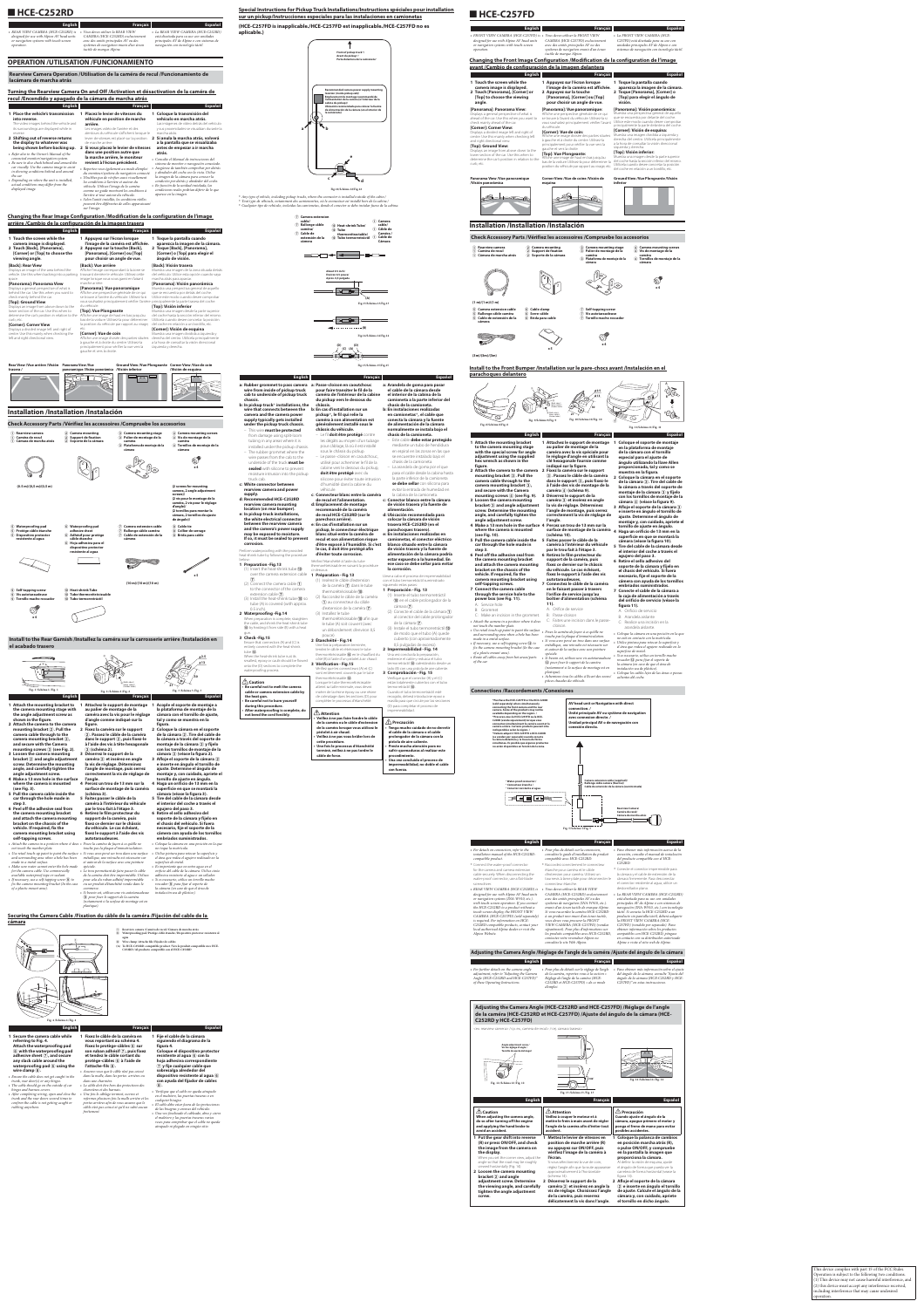# **Anweisungen hin. Bei Nichtbeachtung besteht die Gefahr von schweren Verletzungen oder Todesfällen.**

# **DER FAHRER MUSS BEI VERWENDUNG EINES KAMERASYSTEMS DIE TATSÄCHLICHE SITUATION IM UMFELD DES FAHRZEUGS IM AUGE BEHALTEN. ER MUSS DARAUF ACHTEN, DASS SICH WEDER MENSCHEN NOCH TIERE UM DAS FAHRZEUG HERUM AUFHALTEN. ANDERNFALLS KÖNNTEN DIESE VERLETZT WERDEN.**

Die Kamera unterstützt den Fahrer durch die Anzeige der Situation im Sichtfeld der Kamera am Bildschirm. Die Kamera arbeitet mit einem Weitwinkelobjektiv. Daher unterscheidet sich die Entfernungsperspektive auf dem Bildschirm vom normalen Seheindruck. Darüber hinaus ist die Anzeige der Rückfahrkamera spiegelverkehrt und entspricht damit dem Blick in den Rückspiegel.

In folgenden Situationen erbringt die Kamera unter Umständen nicht die volle Leistung: • ungünstige Wetterbedingungen wie starker Regen, Schnee,

Nebel oder Schlamm • sehr hohe oder niedrige Temperaturen im Umfeld der Kamera • Fahrzeug in geneigter Position und/oder Straße mit Gefälle • direkter Einfall sehr starken Lichts wie von Autoscheinwerfern oder hellem Sonnenlicht

• eingeklappte Spiegel, die den Sichtwinkel der Kamera verändern • offene Türen oder Kofferraumdeckel • Änderungen an der Fahrzeughöhe aufgrund der Beladung oder

der hydraulischen Radaufhängung • Objekte, die sich an einer Ecke des Fahrzeugs befinden

# **GERÄT NICHT ÖFFNEN.**

Andernfalls besteht Unfallgefahr, Feuergefahr oder die Gefahr eines elektrischen Schlages.

# **HALTEN SIE KLEINE GEGENSTÄNDE WIE BATTERIEN ODER SCHRAUBEN VON KINDERN FERN.**

Werden solche Gegenstände verschluckt, besteht die Gefahr schwerwiegender Verletzungen. Suchen Sie unverzüglich einen Arzt auf, wenn ein Kind einen solchen

# Gegenstand verschluckt.

**SICHERUNGEN IMMER DURCH SOLCHE MIT DER RICHTIGEN AMPEREZAHL ERSETZEN.**  Andernfalls besteht Feuergefahr oder die Gefahr eines elektrischen Schlages.

# **NUR IN FAHRZEUGEN MIT 12-VOLT-BORDNETZ UND MINUS AN MASSE VERWENDEN.**

(Fragen Sie im Zweifelsfall Ihren Händler.) Andernfalls besteht Feuergefahr usw.

# **VOR DEM ANSCHLUSS DAS KABEL VOM MINUSPOL DER BATTERIE ABKLEMMEN.**

Andernfalls besteht die Gefahr eines elektrischen Schlages

# oder Verletzungsgefahr durch einen Kurzschluss.

**BOLZEN UND MUTTERN DER BREMSANLAGE NICHT ALS MASSEPUNKTE VERWENDEN.**  Verwenden Sie für Einbau oder Masseanschluß NIEMALS Bolzen oder Muttern der Brems- bzw. Lenkanlage oder eines anderen sicherheitsrelevanten Systems oder des Benzintanks. Andernfalls besteht die Gefahr, dass Sie die Kontrolle über das Fahrzeug verlieren oder ein Feuer ausbricht.

# **BEIM BOHREN VON LÖCHERN LEITUNGEN UND KABEL NICHT BESCHÄDIGEN.**

bohren, achten Sie unbedingt darauf, die



# **WÄHREND DER FAHRT MÖGLICHST WENIG AUF DEN BILDSCHIRM SCHAUEN.**

einen Unfall verursachen.

# **ELEKTRISCHE KABEL NICHT SPLEISSEN.**

Kabel dürfen nicht abisoliert werden, um andere Geräte mit Strom zu versorgen. Andernfalls wird die Strombelastbarkeit des Kabels überschritten, und es besteht Feuergefahr oder die Gefahr eines elektrischen Schlages.

# **DAS GERÄT NICHT AN EINER STELLE EINBAUEN, AN DER ES BEIM FAHREN HINDERLICH SEIN KÖNNTE, WEIL ES Z. B. DAS LENKRAD ODER DEN SCHALTHEBEL BLOCKIERT.**

## **DAFÜR SORGEN, DASS SICH DIE KABEL NICHT IN GEGENSTÄNDEN IN DER NÄHE VERFANGEN.**

Verlegen Sie die Kabel wie im Handbuch beschrieben, damit sie beim Fahren nicht hinderlich sind. Kabel, die sich im Lenkrad, im Schalthebel, im Bremspedal usw. verfangen, können zu äußerst gefährlichen Situationen führen.

# **ELEKTROKABEL NICHT IN DER NÄHE VON BAUTEILEN VERLEGEN, DIE HEISS WERDEN KÖNNEN ODER BEWEGLICH SIND.**

• Fahrzeug wechselt von sehr heller in sehr dunkle Umgebung oder umgekehrt, beispielsweise in einem Parkhaus oder Tunnel • sehr schwach beleuchtete Umgebung • Mauern oder Objekte, die sich diagonal zur Kamera befinden elektrischen System des Fahrzeugs führen.

Verlegen Sie Kabel und sonstige Leitungen in ausreichendem Abstand zu Bauteilen, die sich erhitzen können oder beweglich sind, und sichern Sie die Kabel. Andernfalls besteht die Gefahr von mechanischen oder Hitzeschäden an der Kabelisolierung, die zu Kurzschlüssen, Feuer oder einem elektrischen Schlag führen können.

# **AUF KORREKTE ANSCHLÜSSE ACHTEN.**

Wenn Sie Anschlüsse an das elektrische System des Fahrzeugs vornehmen, berücksichtigen Sie bitte alle werkseitig bereits installierten Komponenten (z. B. Bord-Computer). Zapfen Sie nicht die Leitungen solcher Komponenten an, um dieses Gerät mit Strom zu versorgen. Wenn Sie das Gerät an den Sicherungskasten anschließen, achten Sie darauf, dass die Sicherung für den Stromkreis, an den Sie das Gerät anschließen wollen, einen geeigneten Ampere-Wert aufweist. Andernfalls kann es zu einem Feuer oder zu Schäden am Gerät und/oder am Fahrzeug kommen. Wenden Sie sich im Zweifelsfall bitte an Ihren Alpine-Händler.

# **DAS GERÄT NUR AN EIN 12-V-BORDNETZ IN EINEM FAHRZEUG ANSCHLIESSEN.**

Andernfalls besteht Feuergefahr, die Gefahr eines elektrischen Schlages oder anderer Verletzungen.

# **VOR DER FAHRT SICHERSTELLEN, DASS DIE HALTERUNG DER KAMERA UND/ODER DES OBJEKTSENSORS GUT BEFESTIGT IST UND DIE SCHRAUBEN FEST ANGEZOGEN SIND.** Andernfalls besteht Unfallgefahr.

# **ZUR INSTALLATION ODER ÜBERPRÜFUNG VON KAMERA UND/ODER OBJEKTSENSOR ZUVOR DAS FAHRZEUG IN SICHERER UMGEBUNG IN WAAGRECHTER POSITION PARKEN, DEN MOTOR AUSSCHALTEN UND DIE HANDBREMSE ANZIEHEN.** Andernfalls besteht Unfallgefahr.

# $\overline{\mathcal{L}}$  AVVERTIMENTO **Questo simbolo rimanda a istruzioni**

**BEIM BOHREN MIT EINER BORHMASCHINE GEEIGNETE SICHERHEITSVORKEHRUNGEN ERGREIFEN, ZUM BEISPIEL EINE SCHUTZBRILLE TRAGEN, UM DIE AUGEN VOR UMHERFLIEGENDEN PARTIKELN ZU SCHÜTZEN.** Andernfalls besteht Verletzungsgefahr.

Wenn Sie beim Einbauen Löcher in das Fahrzeugchassis Kraftstoffleitungen und andere Leitungen, den Benzintank und elektrische Kabel nicht zu berühren, zu beschädigen oder zu blockieren. Andernfalls besteht Feuergefahr. eindringen. • In einigen Fällen muss zur Montage des Geräts ein Loch Rostbildung vorzubeugen.

**Anweisungen hin. Bei Nichtbeachtung** 

**AUSFÜHREN LASSEN.** Die Verkabelung und der Einbau dieses Geräts erfordern

technisches Geschick und Erfahrung. Zu Ihrer eigenen Sicherheit sollten Sie Verkabelung und Einbau dem Händler überlassen, bei dem Sie das Gerät erworben

Sie können dadurch vom Verkehr abgelenkt werden und am Gerät oder zu Beschädigungen am elektrischen System des

haben.

# **DIE KABEL SO VERLEGEN, DASS SIE NICHT GEKNICKT ODER DURCH SCHARFE KANTEN GEQUETSCHT WERDEN.**

Verlegen Sie die Kabel so, dass sie sich nicht in beweglichen Teilen wie den Sitzschienen verfangen oder an scharfen Kanten oder spitzen Ecken beschädigt werden können. So verhindern Sie eine Beschädigung der Kabel.

# **NUR DAS VORGESCHRIEBENE ZUBEHÖR VERWENDEN UND DIESES SICHER EINBAUEN.**

Verwenden Sie ausschließlich das vorgeschriebene Zubehör. Andernfalls wird das Gerät möglicherweise beschädigt, oder es lässt sich nicht sicher einbauen. Wenn sich Teile lösen, stellen diese eine Gefahrenquelle dar, und es kann zu Betriebsstörungen kommen.

Andernfalls ist möglicherweise keine freie Sicht nach vorne gegeben, oder die Bewegungen des Fahrers sind so eingeschränkt, dass Unfallgefahr besteht. • **Rückfahrkamera**

# **KABEL RICHTIG ANSCHLIESSEN** Schließen Sie die farbcodierten Kabel wie im Diagramm

## **DAS GERÄT NICHT WEITERBENUTZEN, WENN EIN PROBLEM AUFTRITT.**

Ciò potrebbe distogliere l'attenzione del conducente dalla guida e causare incidenti

Andernfalls kann es zu Verletzungen oder Schäden am Gerät kommen. Geben Sie das Gerät zu Reparaturzwecken an einen autorisierten Alpine-Händler oder den nächsten Alpine-Kundendienst.

# **BRINGEN SIE MIT AUSNAHME DER RÜCKFAHRKAMERA SELBST KEINE TEILE AN STELLEN AN, DIE NASS WERDEN KÖNNEN ODER AN DENEN VIEL FEUCHTIGKEIT ODER STAUB ENTSTEHT.**

Andernfalls kann ein Feuer oder Schaden verursacht werden.

# **DIE KAMERA NICHT AN KAROSSERIETEILEN AUS FLUORKARBON-KUNSTHARZ ODER AN GLAS**

**ANBRINGEN.** Andernfalls kann sich die Halterung lockern. Dadurch könnte die Kamera herunterfallen, es bestünde Verletzungsgefahr und die Karosserie könnte beschädigt werden.

**DIE KAMERA NUR AN STELLEN ANBRINGEN, AUF DENEN DIE GESAMTE KLEBEFLÄCHE PLATZ FINDET.** Andernfalls kann sich die Halterung lockern. Dadurch könnte die Kamera herunterfallen, es bestünde Verletzungsgefahr und die Karosserie könnte beschädigt

werden.

# **HINWEIS**

• **Pflege des Geräts** Üben Sie auf die Kamera oder die Halterung keinen zu großen Druck aus, denn andernfalls könnte sich die Kamera verschieben oder die Kamerahalterung lösen. • Reinigen Sie das Kameraobjektiv, die Halterung und die Kabel mit einem feuchten, nicht chemisch imprägnierten Tuch, denn andernfalls könnten sich diese Teile verfärben, verformen oder in anderer Weise Schaden nehmen. • Reinigen Sie das Fahrzeug nicht in einer automatischen

# Waschanlage oder mit einem Hochdruckreiniger. Andernfalls könnte sich die Kamera lösen oder das Gerätekabel beschädigt werden und Wasser könnte in die Kamera oder das Fahrzeug

in die Fahrzeugkarosserie gebohrt werden. Halten Sie Ausbesserungslack (handelsübliches Produkt) bereit und tragen Sie diesen an den entsprechenden Stellen auf, um einer • Lösen Sie vor der Installation des HCE-C252RD/HCE-C257FD unbedingt das Kabel vom Minuspol (–) der Batterie. Dadurch

# vermeiden Sie die Gefahr einer Beschädigung des Geräts, falls es zu einem Kurzschluss kommt. • Schließen Sie die farbcodierten Leitungen wie im Diagramm angegeben an. Falsche Verbindungen können zu Fehlfunktionen

# Fahrzeugs führen. • Wenn Sie Anschlüsse an das elektrische System des Fahrzeugs vornehmen, berücksichtigen Sie bitte alle werkseitig bereits installierten Komponenten (z. B. Bord-Computer). Zapfen Sie nicht die Leitungen solcher Komponenten an, um dieses Gerät mit Strom zu versorgen. Wenn Sie das HCE-C252RD/ HCE-C257FD an den Sicherungskasten anschließen, achten

Die Rückfahrkamera ist speziell auf dieses System ausgelegt. Sie ist daher ein Spezialprodukt und sollte nicht in anderen Systemen verwendet werden.

• **Stromanschluss**

Schließen Sie eine Eingangsleitung für den Rückfahrscheinwerfer (orange/weiß) an das Stromversorgungskabel des Rückfahrscheinwerfers an. Nähere Informationen erhalten Sie bei Ihrem Alpine-Händler. Vergewissern Sie sich, dass diese

verbunden wird.

Leitung mit dem Negativkabel des Rückfahrscheinwerfers • **Verwenden Sie in der Nähe der Kamera keine Mobiltelefone** 

# **oder sonstigen Funkgeräte.** Andernfalls kann die Anzeige am Bildschirm gestört werden

Per i dettagli, rivolgersi al fornitore Alpine. Verificare che il collegamento venga effettuato al polo negativo del fanale di marcia

oder es können andere Fehlfunktionen auftreten. Es empfiehlt sich daher, bei der Nutzung von Mobiltelefonen oder sonstigen Funkgeräten ausreichend Abstand von der Kamera zu halten. • **Montageort der Kamera** Vergewissern Sie sich vor der Montage, dass genug Platz für die Kamera vorhanden ist. Montieren Sie die Kamera möglichst in der Mitte der Stoßstange. Wenn Sie die Kamera nicht in der

Mitte montieren, weicht das Bild von der tatsächlichen Situation ab. Die Kalibrierung muss durchgeführt werden. • **Überprüfen der Anzeigefunktion** Überprüfen Sie zum Anschließen des Geräts, ob für den

Monitor eine kompatible Cinchbuchse zur Verfügung steht.

# **Istruzioni per l'uso**



# $\triangle$ FÖRSIKTIGT! **Den här symbolen markerar viktig**

# **importanti. La mancata osservanza di queste norme potrebbe causare lesioni o decesso.**

# **QUANDO SI UTILIZZA UN SISTEMA DI VIDEOCAMERA, IL CONDUCENTE DEVE ESEGUIRE UN'ISPEZIONE VISIVA DELLE CONDIZIONI EFFETTIVE DELL'AREA CIRCOSTANTE IL VEICOLO. ACCERTARSI CHE NON VI SIANO PERSONE O ANIMALI NELL'AREA IN CUI VERRÀ ESEGUITA LA MANOVRA PER EVITARE DI FERIRLI.** La videocamera assiste il conducente inviando immagini

allo schermo in cui vengono mostrate le condizioni presenti nel campo visivo della videocamera. La videocamera è dotata di un obiettivo grandangolare. Di conseguenza, la prospettiva della distanza a occhio nudo è diversa da quella visualizzata su schermo. Inoltre, le immagini mostrate dalla videocamera posteriore risultano capovolte in modo da riprodurre fedelmente la visuale dello specchietto retrovisore.

föremål som placerats i hörnet av fordone **TAG INTE ISÄR OCH GÖR INGA ÄNDRINGAR.**

angegeben an. Falsche Verbindungen können zu Fehlfunktionen am Gerät oder zu Beschädigungen am **QUANDO SI UTILIZZA UN TRAPANO PER ESEGUIRE UN FORO, ASSICURARSI DI INDOSSARE OCCHIALI DI PROTEZIONE PER EVITARE CHE EVENTUALI FRAMMENTI PENETRINO NEGLI OCCHI.** In caso contrario, si corre il rischio di lesioni.

Le prestazioni della videocamera potrebbero venire compromesse da fattori variabili quali: • condizioni meteorologiche, ad esempio pioggia abbondante, neve, nebbia o fango • temperature estremamente elevate o ridotte nell'area della videocamera

• inclinazione del veicolo e/o della carreggiata • esposizione diretta a sorgenti di illuminazione ad elevata intensità, come ad esempio fanali o luce solare • passaggio da condizioni di illuminazione estremamente scarsa a condizioni di illuminazione estremamente intensa e viceversa,

come ad esempio parcheggi interni o tunnel • aree caratterizzate da condizioni di illuminazione estremamente scarsa • pareti o oggetti posizionati in diagonale rispetto alla

> **ANNANT TILLBEHÖR.** Det leder till en för hög kabelbelastning och kan resultera

videocamera • specchietti retraibili che modificano l'angolo di visualizzazione della videocamera • portiere o portabagagli aperti

• modifiche dell'altezza del veicolo a causa della portata del carico o delle sospensioni idrauliche • oggetti posizionati all'angolo del veicolo

**NON SMONTARE O MODIFICARE.** Tale azione potrebbe causare incidenti, incendi o scosse elettriche.

**TENERE LE PARTI PICCOLE QUALI BULLONI O VITI FUORI DALLA PORTATA DEI BAMBINI.**

Se ingeriti potrebbero causare gravi danni. In caso di ingerimento, consultare immediatamente un medico.

**USARE FUSIBILI DI RICAMBIO DELL'AMPERAGGIO CORRETTO.**

Altrimenti potrebbero derivarne incendi o scosse elettriche.

**UTILIZZARE SOLO IN VEICOLI CON TERRA NEGATIVA A 12 VOLT.**

(se non si è sicuri, controllare con il proprio rivenditore.) Diversamente si potrebbero causare incendi o altri danni.

**PRIMA DI ESEGUIRE I COLLEGAMENTI, SCOLLEGARE IL CAVO DEL TERMINALE NEGATIVO DELLA BATTERIA.**

Altrimenti potrebbero derivare scosse elettriche o altre lesioni dovute a cortocircuiti.

**PER ESEGUIRE I COLLEGAMENTI DI TERRA, NON UTILIZZARE BULLONI O DADI DEI SISTEMI DI** 

**FRENATA O DI STERZO.** Non utilizzare MAI bulloni o dadi dei sistemi di frenata e di sterzo (o di qualsiasi altro sistema di sicurezza), o dei serbatoi per eseguire l'installazione o per i collegamenti di terra. L'utilizzo di queste parti potrebbe inibire il controllo del veicolo e causare incendi o altro.

**NELL'EFFETTUARE I FORI, NON DANNEGGIARE I TUBI O I CAVI.**

Nell'effettuare i fori nel telaio per l'installazione, fare attenzione a non entrare in contatto, danneggiare o ostruire i tubi, i condotti della benzina, i serbatoi o i cavi

elettrici. La non osservanza di queste precauzioni potrebbe causare incendi.

- **KAMERAN FÅR INTE MONTERAS PÅ BILPLÅT ELLER**  (claims must be presented to the carrier).
	- B Damage caused by accident or abuse, including burned voice coils caused by over-driving the speaker (amplifier level is turned up and driven into distortion or clipping). Speaker mechanical failure (e.g. punctures, tears or rips). Cracked or damaged LCD panels. Dropped or damaged hard drives. G Damage caused by negligence, misuse, improper operation or failure

 $\alpha$  Damage occurring during shipment of the product to Alpine for repair

**DURANTE LA GUIDA EVITARE DI GUARDARE A LUNGO IL MONITOR.**

Sie darauf, dass die Sicherung für den Stromkreis, an den Sie das HCE-C252RD/HCE-C257FD anschließen wollen, einen geeigneten Ampere-Wert aufweist. Andernfalls kann es zu Schäden am Gerät und/oder am Fahrzeug kommen. Wenden Sie sich im Zweifelsfall bitte an Ihren Alpine-Händler. Ciò potrebbe ridurre la resistenza del supporto di montaggio della videocamera che potrebbe cadere e provocare lesioni o danni alla carrozzeria dell'autovettura.

**NON UTILIZZARE I CAVI PER EFFETTUARE ALTRI COLLEGAMENTI.**

> Utsätt inte kameran eller fästet för överdriven belastning, eftersom det kan få kamerans riktning att ändras eller fästet at

Non eliminare mai le parti isolanti dei cavi per alimentare altri apparecchi. Diversamente la capacità di trasporto di corrente del cavo in questione viene superata causando incendi o scosse elettriche.

**NON INSTALLARE IN LUOGHI CHE POTREBBERO INTERFERIRE CON LE OPERAZIONI DI GUIDA QUALI LO STERZO O LA LEVA DEL CAMBIO.**

Diversamente si potrebbe ostruire la visuale della strada o interferire con i movimenti del conducente e causare gravi incidenti.

# **EVITARE CHE I CAVI SI IMPIGLINO AGLI OGGETTI CIRCOSTANTI.**

Effettuare i collegamenti seguendo le istruzioni in modo che i cavi non interferiscano con la guida. I cavi o i fili che interferiscono o si impigliano in parti quali lo sterzo, la leva del cambio, i pedali, ecc. potrebbero essere pericolosi.

**NON POSARE I CAVI ELETTRICI IN PROSSIMITÀ DI COMPONENTI CALDI O IN MOVIMENTO.** Posare i cavi e il cablaggio in un luogo lontano dai componenti caldi o in movimento e fissarli in modo sicuro per evitare surriscaldamenti o danni meccanici

all'isolamento dei cavi, che potrebbero provocare cortocircuiti, incendi o scosse elettriche. **EFFETTUARE I COLLEGAMENTI IN MODO CORRETTO.** Durante le operazioni di cablaggio del sistema elettrico

del veicolo, tenere presente i componenti preinstallati (ad esempio il computer di bordo). Non utilizzare questi fili per alimentare l'unità. Quando si collega il dispositivo alla

**DA 12 V.**

incendi, scosse elettriche o altri incidenti.

**PRIMA DELLA GUIDA, VERIFICARE CHE IL SUPPORTO DI MONTAGGIO DELLA VIDEOCAMERA E/O DEL SENSORE SIA FISSATO SALDAMENTE E CHE LE VITI** 

• переход из темноты на свет и наоборот, как например, в случае гаража или туннеля • места с крайне плохим освещение

**SIANO SERRATE CORRETTAMENTE.** In caso contrario, si corre il rischio di incidenti. **ESEGUIRE LE OPERAZIONI DI INSTALLAZIONE O VERIFICA DELLA VIDEOCAMERA E/O DEL SENSORE DI OGGETTI DOPO AVERE PARCHEGGIATO L'AUTOVETTURA IN UN'AREA PIANA E SICURA, SPEGNENDO IL MOTORE E TIRANDO IL FRENO A** 

**MANO.**

In caso contrario, si corre il rischio di incidenti.

**ATTENZIONE** 

**Questo simbolo rimanda a istruzioni importanti. La mancata osservanza di queste norme potrebbe causare lesioni** 

**o danni materiali.**

**I COLLEGAMENTI E L'INSTALLAZIONE DEVONO ESSERE EFFETTUATI DA PERSONALE QUALIFICATO.**

опроводы, баки и элект Несоблюдение этих предосторожностей может привести к пожару.

conoscenze tecniche ed esperienza particolari. Per ragioni di sicurezza, contattare sempre il rivenditore presso il quale è stato acquistato il prodotto per eseguire l'installazione. **SISTEMARE I CAVI IN MODO CHE NON VENGANO PIEGATI O COMPRESSI DA PARTI METALLICHE** 

**TAGLIENTI.**

Per evitare che vengano danneggiati o piegati, sistemare i cavi e i fili lontano da parti mobili (quali le guide dei sedili)

o da parti taglienti o aguzze.

**UTILIZZARE SOLO ACCESSORI SPECIFICI E** 

**INSTALLARLI CORRETTAMENTE.**

Assicurarsi di utilizzare solo accessori specifici. L'utilizzo di altri accessori potrebbero danneggiare l'apparecchio internamente o determinare una non corretta installazione. I componenti potrebbero non rimanere collegati in modo saldo e provocare problemi di funzionamento o pericoli.

**COLLEGARE I CAVI CORRETTAMENTE**

Assicurarsi di collegare i cavi in base al diagramma di installazione, seguendo i colori. Collegamenti non corretti possono causare problemi di funzionamento dell'unità o

danni al sistema elettrico dell'automobile.

**INTERROMPERE IMMEDIATAMENTE L'USO IN CASO DI** 

**PROBLEMI.**

Diversamente si potrebbero causare danni alla persona o al prodotto. Per riparazioni, rivolgersi ad un rivenditore autorizzato Alpine o al più vicino centro di assistenza

Alpine.

Massetyp **Negativer Massetyp** Negativer Massetyp **Negativer Massetyr** Max. Stromverbrauch 0,8W (6,0V) 0,8W (6,0V)

**AD ECCEZIONE DELLA VIDEOCAMERA E/O DEL SENSORE DI OGGETTI, NON FISSARE ALTRE PARTI A AREE CHE POTREBBERO BAGNARSI O INTERESSATE** 

Effektive Anzahl der Pixel 1280 (horizontal)×720 (vertikal) etwa 0,93 aapixel

**DA ALTI LIVELLI DI UMIDITÀ O POLVERE.** In caso contrario, si corre il rischio di incendi o danni. **NON FISSARE LA VIDEOCAMERA A CARROZZERIE IN RESINA FLUOROCARBONICA O A COMPONENTI IN** 

 $\bigcap$ biektivbereich  $\bigcap$  Brennweite f=0,9mm, Helligkeit F=1,8  $\bigcap$  Brennweite f=0,9mm, Helligkeit F=1,8 Bildwinkel Etwa 180° horizontal, etwa 142° vertikal Etwa 180° horizontal, etwa 142° vertikal

**VETRO.**

Synchronisationssystem Interne Synchronisation Interne Synchronisation minanz S/N 41dB oder mehr 41dB oder mehr 41dB oder mehr

Bildausgangsimpedanz  $75\Omega$  (1vp-p) 75Ω (1vp-p)

Ausgabebild **Normales Bild, CVBS (NTSC Videosignal)** 

Ciò potrebbe ridurre la resistenza del supporto di montaggio della videocamera che potrebbe cadere e provocare lesioni o danni alla carrozzeria dell'autovettura. **NON FISSARE LA VIDEOCAMERA A SUPERFICI SU CUI NON SIA POSSIBILE APPLICARE L'INTERA SUPERFICIE** 

**ADESIVA.**

# **AVVISO**

• **Manutenzione del dispositivo** Non esercitare una pressione eccessiva sulla telecamera o sul

relativo supporto in quanto ciò potrebbe causare una modifica dell'orientamento della telecamera o il distacco della staffa del supporto.

ensore immagine **Sensore immagine CMOS** 1/4 di pollice, form 16:9

• Per evitare modifiche del colore o della forma o danni all'obiettivo della telecamera, al supporto e ai cavi, pulire tali componenti con un panno umido senza usare prodotti chimici. 1.280 (orizzontale)×720 (verticale), prossimativamente 0,93 megapixe

Angolo di campo Approssimativamente 180° in orizzontale e 142 in verticale

- Non utilizzare un apparecchio per il lavaggio automatico o un apparecchio per il lavaggio a alta pressione. Ciò potrebbe provocare lo staccamento della videocamera, danneggiare il cavo
- del dispositivo o causare la penetrazione di acqua all'interno della videocamera o dell'autovettura.
- In molti casi, per fissare del dispositivo è necessario praticare un foro nella carrozzeria, nel qual caso è necessaria una vernice di ritocco antiruggine (prodotto in commercio) da tenere a portata

mperatura di funzionamento  $\parallel$  Sezione telecamera: da -22 a +158F (-30 a +70°C)

mperatura di conservazione  $\vert$  Sezione telecamera: da -40 a +185F (-40 a +85°C)

di mano. • Assicurarsi di scollegare il cavo dal polo negativo (–) della batteria prima di installare il lettore HCE-C252RD/HCE-C257FD. Così facendo, il rischio di danni all'apparecchio in caso zione telecamera: 23,6×23,6×25,8 mm (esclusa proiezione sul retro)

segelbild, CVBS (NTSC videosignal) dutmatning för 16:9 bredbild

280 (horisontellt)×720 (vertikalt) ungefär 0,93

Spänningsbehov 6,0V DC (5,4 till 9,0VDC är tillåtet) 6,0V DC (5,4 till 9,0VDC är tillåtet) Typ av jordning Negativ typ av jordning Negativ typ av jordning Negativ typ av jordning Negativ typ av jordning

di cortocircuiti viene ridotto. • Assicurarsi di collegare i cavi differenziati in base al colore in base al diagramma. Collegamenti errati potrebbero causare problemi di funzionamento o danneggiare il sistema elettrico Effektivt antal bildpunkter 1 280 (horisontellt)×720 (vertikalt) ungefär 0,93 aapixel

dell'automobile. • Nell'effettuare i collegamenti al sistema elettrico dell'automobile, tenere conto dei componenti installati in fabbrica (ad esempio, computer di bordo). Non utilizzare questi cavi per fornire alimentazione all'apparecchio. Quando la retrocamera HCE-

scatola dei fusibili, assicurarsi che l'amperaggio del fusibile brand eller elektriska stötar.

> ynkroniseringssystem **Intern synkronisering** Intern synkronisering **Intern synkronisering** Luminans S/N 41dB eller mer 41dB eller mer

del circuito specifico del dispositivo sia corretto. In caso contrario, si corre il rischio di incendi o danni all'unità e/o al veicolo. In caso di dubbi, rivolgersi al fornitore Alpine. **UTILIZZARE IL PRODOTTO IN VEICOLI CON BATTERIA MONTERA INTE APPARATEN PÅ EN PLATS DÄR DEN KAN UTGÖRA RISK FÖR FORDONETS MANÖVRERING, T.EX. I NÄRHETEN AV RATT ELLER VÄXELSPAK.** Om installationen försämrar sikten eller hindrar rörelsen hos väsentliga funktioner kan det lätt leda till olyckor.

C252RD/HCE-C257FD viene collegata alla scatola fusibili, assicurarsi che il fusibile preposto sia dell'amperaggio corretto. Diversamente l'automobile e/o la retrocamera potrebbero danneggiarsi. Se non si è certi dell'amperaggio corretto, chiedere al rivenditore Alpine.

### Un utilizzo diverso da quello indicato potrebbe causare **SE TILL ATT INTE KABLARNA TRASSLAR IN SIG I OMGIVANDE FÖREMÅL.**

• **Informazioni sulla videocamera posteriore** La videocamera posteriore è stata ottimizzata per essere utilizzata congiuntamente a questo sistema. Trattandosi di un prodotto specifico, non deve essere utilizzata con altri sistemi.  $\overline{D}$ ребования по питанию  $\overline{a}$  6,0 В пост. тока (допускается от 5,4 до 9,0 В пост. тока)

• **Informazioni sull'alimentazione** Collegare il cavo di ingresso della retromarcia (arancione/ bianco) al cavo di alimentazione del fanale di retromarcia.

видео (видеосигнал NTSC) Вывод зображения для широкоформатного экр Обратное изображение, композитное видео .<br><sub>І</sub>деосигнал NTSC) Вывод изображения для

# • **Non utilizzare cellulari o dispositivi wireless nelle vicinanze della videocamera.**

280 (по горизонтали)×720 (по вертикали), приблизительно 0,93 мегапикселя

окусное расстояние f=0,9 мм, светосила

Секция объектива | Фокусное расстояние f=0,9 мм, светосила F=1,8

Ciò potrebbe creare disturbi di ricezione sullo schermo o problemi di funzionamento. Si consiglia di utilizzare telefoni cellulari o dispositivi wireless lontano dalla videocamera. • **Informazioni sulla posizione di installazione della videocamera**

риблизительно 180° по горизонтали, приблизительно 142° по вертикали

Автоматическая настройка экспозиции, .<br>втоматическая настройка баланса белог Автоматическая настройка экспозиции, .<br>втоматическая настройка баланса белого

Prima dell'installazione, assicurarsi che vi sia spazio sufficiente per posizionare la videocamera. Se possibile, installare la videocamera nella parte centrale del paraurti. Se la videocamera non viene installata in posizione centrale, l'immagine potrebbe essere diversa rispetto alla vista effettiva. È necessario eseguire la calibrazione.

Диапазон температуры работы  $\Big|$  Секция камеры: от -22 до +158F (от -30 до +70°C)

I collegamenti e l'installazione dell'apparecchio richiedono **KONTROLLERA ATT KAMERANS FÄSTE SITTER ORDENTLIGT OCH ATT SKRUVARNA ÄR ÅTDRAGNA INNAN KÖRNING AV BILEN PÅBÖRJAS.** En olycka kan inträffa om detta inte kontrolleras.

# • **Verifica del funzionamento del display**

Per connetterla alla unità, verificare che il monitor abbia un ingresso specifico per le retrocamere Alpine.

# **Om dessa instruktioner**

**Svenska**

**information. Ignorera inte det som sägs här eftersom det kan leda till skador på person eller egendom.**

**КАМЕРУ, ОСТАНОВИТЕ АВТОМОБИЛЬ НА РОВНОМ И БЕЗОПАСНОМ МЕСТЕ, ВЫКЛЮЧИТЕ ДВИГАТЕЛЬ И УСТАНОВИТЕ РУЧНОЙ ТОРМОЗ.** В противном случае может произойти авария. **ПРИ ИСПОЛЬЗОВАНИИ ДРЕЛИ ДЛЯ СВЕРЛЕНИЯ ОТВЕРСТИЯ ПРИМИТЕ МЕРЫ ПРЕДОСТОРОЖНОСТИ, НАПРИМЕР, НАДЕНЬТЕ ОЧКИ, ЧТОБЫ УБЕРЕЧЬ ГЛАЗА ОТ ПОПАДАНИЯ МУСОРА.** В противном случае возможна травма

**VID ANVÄNDNING AV ETT KAMERASYSTEM, MÅSTE FÖRAREN UTFÖRA EN VISUELL KONTROLL AV DET FAKTISKA TILLSTÅNDET KRING FORDONET. KONTROLLERA ATT DET INTE FINNS NÅGRA PERSONER ELLER DJUR I DET OMRÅDE DÄR FORDONET MANÖVRERAS, EFTERSOM DESSA KAN**  En kamera hjälper föraren genom att skicka bilder till

**SKADAS.**

# $\mathcal{L}$ ОСТОРОЖНО **Этот символ обозначает важные инструкции. Несоблюдение этих инструкций может привести к травме или повреждению имущества.**

skärmen, där den visar förhållandena inom kamerans synfält. Kameran använder en vidvinkellins. Det är därför skillnad i avståndsperspektivet mellan vad du normalt sett ser och vad som visas på skärmen. Dessutom har bilderna som backkameran visar spegelvänts, så att de visas på samma sätt som det man ser i backspegeln.

Kameran kanske inte fungerar till fullo beroende på variabler som t.ex: • väderförhållanden som ösregn, snö, dimma eller lera • extremt höga eller låga temperaturer nära kameran

• lutande bil och/eller väg • direkt exponering för mycket starkt ljus som t.ex. en frontstrålkastare eller starkt solljus • flytt från mörker till mycket starkt ljus och vice versa som parkeringsgarage eller tunnlar • extremt dåligt belysta områden

• väggar eller föremål i diagonal riktning från kameran • infällda speglar som ändrar kamerans visningsvinkel • öppna dörrar eller bagageluckor

• förändringar i fordonets höjd p.g.a. lastkapacitet eller hydraulisk

fjädring

Det kan resultera i en olycka, brand eller elektriska stötar. **FÖRVARA SMÅ FÖREMÅL SOM T.EX. BULTAR OCH** 

**SKRUVAR UTOM RÄCKHÅLL FÖR BARN.** Om något föremål skulle sväljas, skall en läkare kontaktas

omedelbart.

**ANVÄND RÄTT AMPERETAL VID BYTE AV SÄKRINGAR.** Fel amperetal kan orsaka brand eller elektriska stötar.

**ANVÄND BARA ENHETEN I BILAR MED 12- VOLTSYSTEM SOM HAR NEGATIV (–) JORD.** (Återförsäljaren kan hjälpa dig om du är osäker.) Felaktig

anslutning kan resultera i brand, elektriska stötar eller andra skador.

**KOPPLA UR KABELN FRÅN DET NEGATIVA (–) UTTAGET PÅ BILBATTERIET INNAN ANSLUTNINGARNA GÖRS.**

Detta för att undvika risken för elektriska stötar eller olycksfall på grund av kortslutning. **MONTERA VARKEN MUTTRAR ELLER BULTAR** 

**I NÅGON DEL AV BROMSSYSTEMET VID JORDANSLUTNINGAR.** Bultar eller muttrar som hör till någon vätsketank,

> styr- eller bromssystemet (eller något annan system som är av betydelse för säkerheten) ska ALDRIG användas för kabeldragning eller jordanslutning. Användandet av sådana delar kan leda till att fordonets styrförmåga

försämras och orsaka bromsfel, brand eller personskada. **SE TILL ATT VARKEN RÖR, VÄTSKELEDNINGAR ELLER** 

**KABLAR VIDRÖRS, SKADAS ELLER FÖRHINDRAS VID BORRNING AV HÅL.** Undersök chassit innan hålen borras så att inte några

# **HCE-C252RD REAR VIEW CAMERA HCE-C257FD FRONT VIEW CAMERA** //////LPINE

slangar, kablar, bränsleledningar eller liknande råkar skadas. Det kan leda till att brand uppstår. **HÅLL I MÖJLIGASTE MÅN BLICKEN BORTA FRÅN** 

**TECKENFÖNSTRET UNDER KÖRNING.** Teckenfönstret kan vara en störande faktor och leda bort uppmärksamheten från trafiken, vilket kan leda till

olyckor.

**KAPA INTE BORT KABELMANTELN FRÅN EN STRÖMKABEL FÖR ATT STRÖMFÖRSÖRJA NÅGOT** 

### This Warranty is in effect for one year from the date of the first consume purchase.

# This Warranty only covers the original purchaser of the product, who must reside in the United States, Puerto Rico or Canada. ● **WHAT IS COVERED:**

Utför kabeldragningen enligt anvisningarna för att undvika arrangemang som kan äventyra körningen. Kablar och anslutningar i närheten av rattstång, växelspak, bromspedal och liknande kritiska platser kan vara mycket farligt.

# **DRA INTE STRÖMKABLAR NÄRA VARMA ELLER RÖRLIGA DELAR.**

Dra kablar och sladdar på avstånd från varma eller rörliga delar, och fäst dem säkert så att inte kablarnas isolering skadas av värme/mekanik. Det kan medföra kortslutning, brand eller elektrisk stöt.

> Alpine Service Center or Alpine for repair and for payment of any initial shipping charges. Alpine will, at its option, repair or replace the produc with a new or reconditioned product without charge. If the repairs are covered by the warranty, and if the product was shipped to an Authorized Alpine Service Center or Alpine, Alpine will pay the return shipping charges.  $\hat{B}$  You should provide a detailed description of the problem(s) for which

# **GÖRA KORREKTA ANSLUTNINGAR.**

När du gör anslutningarna till fordonets elsystem måste du ta hänsyn till de komponenter som redan är installerade (t.ex. en dator). Led inte ström till denna produkt via strömkabeln till en sådan komponent. Kontrollera att säkringen för avsedd krets har rätt amperetal innan anslutning till säkringsdosan. Om du ansluter till en säkring med fel amperetal riskerar du att skada enheten och/eller fordonets elsystem. Kontakta en ALPINEhandlare om osäkerhet föreligger.

- service is required.
- C You must supply proof of your purchase of the product.
- D You must package the product securely to avoid damage during shipment. To prevent lost packages it is recommended to use a carrier that provides a tracking service.

# **LIMITED WARRANTY** //////LPINE

● **HOW WE LIMIT IMPLIED WARRANTIES:** ANY IMPLIED WARRANTIES INCLUDING FITNESS FOR USE AND MERCHANTABILITY ARE LIMITED IN DURATION TO THE PERIOD OF THE EXPRESS WARRANTY SET FORTH ABOVE AND NO PERSON IS AUTHORIZED TO ASSUME FOR ALPINE ANY OTHER LIABILITY IN CONNECTION WITH TH

# **DEN HÄR PRODUKTEN ÁR ENDAST AVSEDD FÖR MONTERING I BILAR MED 12 VOLTS-SYSTEM.** Annan användning kan resultera i brand, elektriska stötar eller andra skador.

**NÄR KAMERAN SKA INSTALLERAS, ELLER NÄR MAN KONTROLLERAR ATT DEN INSTALLERATS KORREKT, MÅSTE BILEN FÖRST PARKERAS PÅ EN PLAN, SÄKER PLATS, MOTORN STÄNGAS AV OCH HANDBROMSEN DRAS ÅT.**

En olycka kan inträffa om detta inte kontrolleras.

**ANVÄND SKYDDSGLASÖGON OM DU BORRAR HÅL, SÅ ATT INTE FRAGMENT HAMNAR I DINA ÖGON.** Personskador kan inträffa om detta inte kontrolleras.

# **FÖRSIKTIGHET**

**Den här symbolen markerar viktig information. Om inte dessa anvisningar följs kan det leda till person- eller materialskador.**

# **LÅT EN FACKKUNNIG TEKNIKER GÖRA KABELDRAGNINGEN OCH MONTERINGEN.**

**CAR AUDIO**  $|$  NA<sup>V</sup>

Kabeldragningen och monteringen av denna apparat kräver teknisk kunskap och erfarenhet. Kontakta återförsäljaren, som sålde apparaten, för utförandet av säker montering.

**DRA KABLARNA RAKA OCH SÅ ATT DE INTE KOMMER I KLÄM ELLER SKAVER MOT SKARPA KANTER.** Undvik kläm- och nötskador genom att se till att kablarna

> .<br>Cette garantie couvre les produits audio de voiture et les accessoire connexes ("le produit"). Elle ne couvre les produits que dans le pays où ils

går fria från rörliga delar (t.ex. bilsätenas glidbanor) och skarpa och spetsiga kanter.

# **ANVÄND ALLTID SPECIFICERADE TILLBEHÖR OCH MONTERA TILLBEHÖREN ORDENTLIGT.**

Användandet av andra delar än de som är avsedda för denna apparat kan leda till att apparaten skadas invändigt eller till ostadig montering på grund av lossnande delar.

# **ANSLUT KABLARNA ORDENTLIGT**

Se till att de färgkodade kablarna ansluts enligt kopplingsschemat. Felaktiga anslutningar kan leda till att produkten eller fordonets elektriska system skadas.

# **AVBRYT GENAST ANVÄNDNING OM PROBLEM UPPSTÅR.**

 $\widehat{A}$  Les dommages dus à la force majeure, notamment aux tremblement de terre, au feu, aux inondations, aux tempêtes ou aux autres

 $\overline{6}$  Les services rendus par une personne, physique ou morale non

I annat fall kan personskador eller skador på själva enheten uppstå. Lämna apparaten till återförsäljaren för reparation.

**MED UNDANTAG AV KAMERAN, FÄST INTE NÅGRA DELAR PÅ OMRÅDEN SOM KOMMER ATT BLI BLÖTA, ELLER PÅ YTOR DÄR DET SAMLAS MYCKET FUKT ELLER DAMM.**

> Fes produits dont le numéro de série a été effacé, modifié ou retiré G Les produits qui ont été adaptés ou modifiés sans le consentement

 $\circledR$  Les produits qui ne sont pas distribués par Alpine aux Etats-Unis, à

Om detta inte beaktas kan det orsaka brand eller skador.

**GLAS SOM BEHANDLATS MED FLUORETENPLAST.** Detta kan försvaga kamerafästet. Det kan göra så den ramlar av och orsakar olyckor eller skador på bilens kaross. **MONTERA INTE KAMERAN PÅ YTOR DÄR HELA DEN SJÄLVHÄFTANDE YTAN INTE KAN APPLICERAS.** Detta kan försvaga kamerafästet. Det kan göra så den ramlar av och orsakar olyckor eller skador på bilens kaross.

**MEDDELANDE**

• **Om vård av enheten**

lossna.

• För att kameralinsen, fästet och sladdarna inte ska missfärgas, deformeras eller försämras, kan du torka av dem med en fuktig

I vissa fall måste ett hål borras i karossen för infästnir av enheten. Då behöver hålet först också behandlas med

trasa, fri från kemikalier.

• Använd inte en automatisk biltvätt eller högtryckstvätt. Det kan få kameran att lossa, skada kamerans sladd eller få vatten att

tränga in i kameran eller bilen.

rostskyddsfärg (återförsäljarprodukt).

• Koppla bort kabeln från batteriets minuspol (–) innan du installerar HCE-C252RD/HCE-C257FD. Då undviker du risken

för kortslutningar som kan skada enheten. • Se till att du ansluter de färgmärkta kablarna enligt kopplingsschemat. Felaktiga anslutningar kan göra så att enheten inte fungerar som den ska, och kan också orsaka skador

på fordonets elsystem.

• När du gör anslutningarna till fordonets elsystem måste du ta hänsyn till de komponenter som redan är installerade (t.ex. en dator). Använd inte ledningarna till sådana komponenter s strömförsörjningskablar för den här enheten. När du ansluter HCE-C252RD/HCE-C257FD till säkringsplinten måste du se till att säkringen för den krets du tänker använda har rätt amperetal för HCE-C252RD/HCE-C257FD. Om du ansluter till en säkring med fel amperetal riskerar du att skada enheten och/eller fordonets elsystem. Kontakta din ALPINE-återförsäljare om du

oyez aucun produit à ces adre Appelez notre numéro gratuit ou visitez notre site Web si vous recherchez un centre de service.

känner dig osäker. • **Om den bakre kameran**

Backkameran har optimerats för användning i detta system och

ska inte användas i andra system. • **Om strömanslutning**

Anslut en reverserad ingångskabel (orange/vit) till backljusets strömkabel. Kontakta din Alpine-återförsäljare för mer information. Se till att denna anslutning görs till backljusets

negativa sida.

• **Använd inte en mobiltelefon och andra trådlösa enheter intill** 

**kameran.**

Då kan brus uppstå på skärmen och kameran kan upphöra att fungera. Det rekommenderas att mobiltelefoner och andra trådlösa enheter används på behörigt avstånd från kameran.

• **Om plats för installation av kamera**

Kontrollera att det finns tillräckligt utrymme för installation av

kameran innan den installeras. Montera kameran i mitten av stötfångaren om det är möjligt. Om kameran inte är centrerad kan bilden skilja sig åt från vad som faktiskt visas. Kalibrering är nödvändigt.

• **Kontrollera bildskärmens funktion**

Kontrollera om bildskärmen kräver ett kompatibelt RCAstiftuttag för anslutning av enheten.

# **Инструкция по**

# **эксплуатации**

**Русский ПРЕДУПРЕЖДЕНИЕ Этот символ обозначает важные инструкции. Несоблюдение этих инструкций может привести к** 

**тяжелой травме или смерти. ПРИ ИСПОЛЬЗОВАНИИ СИСТЕМЫ КАМЕР, ВОДИТЕЛЬ ДОЛЖЕН ВИЗУАЛЬНО ПРОВЕРЯТЬ РЕАЛЬНУЮ ОБСТАНОВКУ ВОКРУГ АВТОМОБИЛЯ. УБЕДИТЕСЬ, ЧТО В МЕСТЕ ВЫПОЛНЕНИЯ** 

**МАНЕВРОВ НЕТ ЛЮДЕЙ ИЛИ ЖИВОТНЫХ, В ПРОТИВНОМ СЛУЧАЕ ВЫ ИХ МОЖЕТЕ ТРАВМИРОВАТЬ.** Камера помогает водителю, отправляя не экран

изображение окружающей обстановки, как ее видит камера. Камера оснащена широкоугольным объективом. Таким образом, восприятие расстояния в реальности и на экране отличается. Кроме того, изображение, передаваемое камерой заднего вида, перевернуто, чтобы не отличаться от изображения в зеркале заднего вида.

Камера может работать не на максимум возможностей в связи с различными обстоятельствами, такими как: • погодные условия, как например, сильный дождь, снег, туман или грязь

• крайне высокая или низкая температура возле камеры • наклон автомобиля и/или дороги • прямое воздействие очень яркого света, как например, фары или яркое солнце

• стены или предметы, расположенные по диагонали к камере • убранные зеркала, изменяющие угол зрения камеры

• открытые двери или багажник • изменение высоты автомобиля вследствие загрузки или изменения дорожного просвет • препятствия на углу автомобиля

**НЕ РАЗБИРАЙТЕ И НЕ ВНОСИТЕ ИЗМЕНЕНИЯ.** Это может стать причиной несчастного случая, пожара

или поражения электрическим током. **ДЕРЖИТЕ МЕЛКИЕ ПРЕДМЕТЫ, ТАКИЕ КАК БОЛТЫ** 

**ИЛИ ВИНТЫ, ВНЕ ДОСЯГАЕМОСТИ ДЕТЕЙ.** Проглатывание этих предметов может привести с тяжелой травме. В случае проглатывания немедленно

обращайтесь к врачу.

**ПРИ ЗАМЕНЕ ПРЕДОХРАНИТЕЛЕЙ ИСПОЛЬЗУЙТЕ ПРАВИЛЬНЫЙ НОМИНАЛЬНЫЙ ТОК.** В противном случае может произойти пожар или

поражение электрическим током. **ИСПОЛЬЗОВАТЬ ТОЛЬКО В АВТОМОБИЛЯХ** 

**С ПИТАНИЕМ БОРТОВОЙ СЕТИ +12 В И ЗАЗЕМЛЕНИЕМ НА КУЗОВ АВТОМОБИЛЯ.** (Если вы не уверены, проконсультируйтесь с дилером.) В противном случае может произойти пожар и т. д.

**ПРЕЖДЕ ЧЕМ ПОДКЛЮЧАТЬ ПРОВОДА, ОТСОЕДИНИТЕ КАБЕЛЬ ОТ ОТРИЦАТЕЛЬНОГО ЗАЖИМА АККУМУЛЯТОРА.**

В противном случае может произойти поражение электрическим током или травма вследствие короткого замыкания.

# **НЕ ИСПОЛЬЗУЙТЕ ДЛЯ ЗАЗЕМЛЕНИЯ БОЛТЫ ИЛИ ГАЙКИ ТОРМОЗНЫХ СИСТЕМ ИЛИ СИСТЕМ РУЛЕВОГО УПРАВЛЕНИЯ.**

Болты или гайки тормозных систем или систем рулевого управления (или в любых других системах, связанных с безопасностью), или баки НИКОГДА не должны использоваться для установки оборудования или заземления. Использование этих частей может привести к нарушению управления автомобилем, возгоранию и т. д.

## **НЕ ПОВРЕДИТЕ ТРУБКИ ИЛИ ПРОВОДА ПРИ ПРОСВЕРЛИВАНИИ ОТВЕРСТИЙ.**

# **ПРИ УПРАВЛЕНИИ АВТОМОБИЛЕМ СТАРАЙТЕСЬ СМОТРЕТЬ НА ЭКРАН КАК МОЖНО РЕЖЕ.**

Просмотр экрана может отвлечь водителя от ситуации перед автомобилем и стать причиной аварии.

# **НЕ СРАЩИВАЙТЕ ЭЛЕКТРИЧЕСКИЕ КАБЕЛИ.** Ни в коем случае не снимайте изоляцию кабеля

для подачи питания на другое оборудование. Это приведет к превышению допустимой нагрузки по току провода и станет причиной пожара или поражения электрическим током.

# **НЕ УСТАНАВЛИВАЙТЕ ОБОРУДОВАНИЕ ТАМ, ГДЕ ОНО МОЖЕТ ПОМЕШАТЬ РАБОТЕ АВТОМОБИЛЯ, НАПРИМЕР НА РУЛЕВОМ КОЛЕСЕ ИЛИ РЫЧАГЕ ПЕРЕКЛЮЧЕНИЯ ПЕРЕДАЧ.**

Это может затруднить передний обзор или помешать движению и т. д. и приведет к серьезной аварии.

# **СЛЕДИТЕ ЗА ТЕМ, ЧТОБЫ КАБЕЛИ НЕ ЗАПУТЫВАЛИСЬ В ОКРУЖАЮЩИХ ПРЕДМЕТАХ.**

Расположите провода и кабели согласно инструкциям в руководстве, чтобы они не мешали во время управления автомобилем. Кабели или провода, которые мешают или висят в таких местах как рулевое колесо, рычаг переключения передач или педаль тормоза и т. д. могут представлять чрезвычайную

# опасность. **НЕ ПРОВОДИТЕ ЭЛЕКТРИЧЕСКИЕ КАБЕЛИ ВБЛИЗИ ГОРЯЧИХ ИЛИ ДВИЖУЩИХСЯ ЧАСТЕЙ**

Проводите кабели и провода на расстоянии от горячих или движущихся частей и надежно фиксируйте их для предотвращения теплового и механического повреждения кабельной изоляции, что может стать причиной короткого замыкания, пожара или поражения электрическим током.

# **ПОДКЛЮЧЕНИЯ ДОЛЖНЫ БЫТЬ ВЫПОЛНЕНЫ**

**ПРАВИЛЬНО.** При подключении к электрической системе автомобиля учитывайте предварительно установленные компоненты (напр., бортовой компьютер). Не подключайтесь к этим выводам для подачи питания на данное устройство. При подключении к блоку плавких предохранителей убедитесь, что предохранитель, выбранный для устройства, поддерживает соответствующую силу тока. В противном случае может произойти пожар или повреждение устройства и/или автомобиля. Если сомневаетесь, обратитесь к дилеру Alpine.

# **ИСПОЛЬЗУЙТЕ ДАННЫЙ ПРОДУКТ ДЛЯ ПЕРЕДВИЖНОЙ ТЕХНИКИ С ПИТАНИЕМ БОРТОВОЙ СЕТИ +12 В И ЗАЗЕМЛЕНИЕМ НА КУЗОВ**

**АВТОМОБИЛЯ.** Использование в любых других условиях может привести к пожару, поражению электрическим током или другой травме.

**Deutsch**

**HCE-C257FD HCE-C252RD**

Stromversorgung 6,0V DC (5,4 bis 9,0VDC zulässig) 6,0V DC (5,4 bis 9,0VDC zulässig)

Bildausgabe für 16:9 Breitbild

omatischer Weißabgleich

Beleuchtungsbereich **Etwa 1,5Lx bis 100kLx** Etwa 1,5Lx bis 100kLx

Spiegelbild, CVBS (NTSC Videosignal) Bildausgabe für 16:9 Breitbild

Bildsensor 1/4 Zoll CMOS Bildsensor, Seitenverhältnis 16:9 1/4 Zoll CMOS Bildsensor, Seitenverhältnis 16:9

1280 (horizontal)×720 (vertikal) etwa 0,93

Megapixel

Automatik Bildeinstellungsfunktion Automatische Belichtungseinstellung,

Automatische Belichtungseinstellung, automatischer Weißabgleich

merateil: 23,6×23,6×25,8mm (ohne Schutz

amerateil: 33g (einschließlich Kabel aber nicht schließlich Halterung und Schraube

magine speculare, Uscita immagine CVBS egnale video NTSC) per display 16:9

ensore immagine CMOS 1/4 di pollice, formato

pprossimativamente 180° in orizzontale e 14.

egolazione automatica dell'esposizione, golazione automatica del bilanciamento del

ezione telecamera: da -22 a +158F (-30 a

ezione telecamera: da -40 a +185F (-40 a

Auflösung (horizontal) 330 TV-Zeilen oder mehr (Mittelbereich) 330 TV-Zeilen oder mehr (Mittelbereich)

Betriebstemperaturbereich Kamerateil: -22 bis +158 F (-30 bis +70°C) Kamerateil: -22 bis +158F (-30 bis +70°C) Lagertemperaturbereich Kamerateil: -40 bis +185F (-40 bis +85°C) Kamerateil: -40 bis +185F (-40 bis +85°C)

quisiti di alimentazione CC 6,0 V (CC consentita da 5,4 a 9,0 V) CC 6,0 V (CC consentita da 5,4 a 9,0 V)

schließlich Halterung und Schraube)

Äußere Abmessungen (B×H×T) Kamerateil: 23,6×23,6×25,8mm (ohne Schutz auf der Rückseite)

Gewicht Kamerateil: 44g (einschließlich Kabel aber nicht

Uscita immagine **Immagine Immagine normale, Uscita immagine CVBS** 

auf der Rückseite)

**Italiano**

**HCE-C257FD HCE-C252RD**

Tipo di messa a terra Messa a terra negativa Messa a terra negativa

egnale video NTSC) per display 16:9

approssimativamente 0,93 megapixe

Max. consumo elettrico 0,8 W (6,0 V) 0,8 W (6,0 V)

Impedenza uscita immagine  $75 \Omega (1 \text{ vp-p})$  75 Ω (1 vp-p)

16:9

erticale

Numero effettivo di pixel 1.280 (orizzontale)×720 (verticale),

Sezione obiettivo Lunghezza focale f= 0,9 mm, luminosità F= 1,8 Lunghezza focale f= 0,9 mm, luminosità F= 1,8

Funzione regolazione automatica

l'immagine

Regolazione automatica dell'esposizione, regolazione automatica del bilanciamento del

bianco

bianco

Sistema di sincronizzazione Sincronizzazione interna Sincronizzazione interna Luminanza S/N 41 dB o superiore 41 dB o superiore

Risoluzione (orizzontale) 330 linee TV o superiori (area centrale) 330 linee TV o superiori (area centrale) Illuminazione Approssimativamente da 1,5Lx a 100kLx Approssimativamente da 1,5Lx a 100kLx

ezione telecamera: 44 g (incluso cavo, esclus

+70°C)

 $85^{\circ}$ C)

taffa e vite)

egapixel

pjektion bak)

Dimensioni esterne (L×A×P) Sezione telecamera: 23,6×23,6×25,8 mm

Utmatningsbild **Normal bild, CVBS (NTSC videosignal**)

(esclusa proiezione sul retro)

staffa e vite)

Max. effektförbrukning  $0.8W$  (6,0V) 0,8W (6,0V) 0,8W (6,0V)

**Svenska**

**HCE-C257FD HCE-C252RD**

**Technische Daten /Caratteristiche techniche /Tekniska data / Характеристики ПРЕЖДЕ ЧЕМ НАЧИНАТЬ ДВИЖЕНИЕ УБЕДИТЕСЬ, ЧТО КРЕПЛЕНИЯ КАМЕРЫ УСТАНОВЛЕНЫ** 

Bildutmatning för 16:9 bredbild

Impedans bildutmatning 75Ω (1vp-p) 75Ω (1vp-p)

tering av vitbalansering

При просверливании отверстий в шасси для установки оборудования, будьте осторожны, чтобы не коснуться, не повредить и не блокировать **• Уход за устройство** Не давите слишком сильно на камеру или крепление, поскольку это может привести к изменению направления в котором смотрит камера, или отсоединению монтажного Bildsensor 1/4 tum CMOS bildsensor, bildformat 16:9 1/4 tum CMOS bildsensor, bildformat 16:9

Linsprofil Brännvidd f=0,9mm, ljusstyrka F=1,8 Brännvidd f=0,9mm, ljusstyrka F=1,8 Fältvinkel Ungefär 180° horisontellt, ungefär 142° vertikalt Ungefär 180° horisontellt, ungefär 142° vertikalt

Automatisk bildjusteringsfunktion Automatisk exponeringsjustering, automatisk

Externa dimensioner (BxHxD) Kamerasektion: 23,6x23,6x25,8mm (exklusiv pjektion bak

Automatisk exponeringsjustering, automatisk

Upplösning (horisontell) 330 TV-linjer eller mer (mittenområde) 330 TV-linjer eller mer (mittenområde)

Kamerasektion: 44 g (inkluderar kabel men inte

Belysningsområde Ungefär 1,5Lx till 100kLx Ungefär 1,5Lx till 100kLx

Drifttemperaturens område Kamerasektion: -22 till +158F (-30 till +70°C) Kamerasektion: -22 till +158F (-30 till +70°C) Förvaringstemperaturens område Kamerasektion: -40 till +185F (-40 till +85°C) Kamerasektion: -40 till +185F (-40 till +85°C)

Kamerasektion: 23,6×23,6×25,8mm (exklusiv

amerasektion: 33 g (inkluderar kabel men inte

konsol och skruv)

Макс. потребление питания  $\Big| 0,8 B$ т (6,0 В)  $\Big| 0,8 B$ т (6,0 В)

konsol och skruv)

ст. тока)

**Русский**

tering av vitbalansering

zione telecamera: 33 g (incluso cavo, esclusi

**HCE-C257FD HCE-C252RD**

6,0 В пост. тока (допускается от 5,4 до 9,0 В

Тип заземления Заземление отрицательного полюса Заземление отрицательного полюса

Выводимое изображение Нормальное изображение, композитное

16:9

широкоформатного экрана 16:9

Сопротивление видеовыхода 75 Ом (размах напряжения 1 В) 75 Ом (размах напряжения 1 В)

Датчик изображения Матрица CMOS 1/4 дюйма, пропорции 16:9 Матрица CMOS 1/4 дюйма, пропорции 16:9

Фактическое количество

пикселей

1280 (по горизонтали)×720 (по вертикали), приблизительно 0,93 мегапикселя

F=1,8

.<br>бласть)

 $+70^{\circ}$ C)

Угол обзора Приблизительно 180° по горизонтали,

приблизительно 142° по вертикали

Функция автоматической настройки изображения

Система синхронизации Внутренняя синхронизация Внутренняя синхронизация

Отношение сигнал/шум светимости

41 дБ или больше 41 дБ или больше

Разрешение (по горизонтали) 330 линий КТВ или больше (центральная область)

330 линий КТВ или больше (центральная

Диапазон освещенности Приблизительно от 1,5 люкс до 100 килолюкс Приблизительно от 1,5 люкс до 100 килолюкс

екция камеры: 44 г (включая кабель, но не

Секция камеры: от -22 до +158F (от -30 до

Диапазон температуры хранения Секция камеры: от -40 до +185F (от -40 до +85°C)

Секция камеры: от -40 до +185F (от -40 до

екция камеры: 23,6 $\times$ 23,6 $\times$ 25,8 мм (без учета

<mark>екция камеры: 33 г (включая кабель, но</mark> не

+85°C)

Внешние габариты (Ш×В×Г) Секция камеры: 23,6×23,6×25,8 мм (без учета выступа сзади)

выступа сзади)

учитывая кронштейн и винт)

учитывая кронштейн и винт)

Для потребителей в России: Информация о сервисных центрах доступна на сайте www.Alpine.ru

Для потребителей в России: Срок службы данного изделия - три года.

//////LPINE.

Другие страны: пожалуйста, обращайтесь за сведениями к вашему диллеру или дистрибьютеру.

**НАДЕЖНО, И ЧТО ВИНТЫ ПЛОТНО ЗАТЯНУТЫ.** В противном случае может произойти авария. **ПРЕЖДЕ ЧЕМ УСТАНАВЛИВАТЬ ИЛИ ПРОВЕРЯТЬ** 

# **ДЛЯ ПРОКЛАДКИ ПРОВОДОВ И УСТАНОВКИ ОБОРУДОВАНИЯ ОБРАТИТЕСЬ К СПЕЦИАЛИСТАМ.**

Для прокладки проводов и установки данного устройства требуются специальные технические умения и опыт. Для обеспечения безопасности по вопросам выполнения работ обращайтесь к дилеру, у которого вы приобрели данный продукт.

**РАСПОЛАГАЙТЕ ПРОВОДА ТАКИМ ОБРАЗОМ, ЧТОБЫ ОНИ НЕ ИЗГИБАЛИСЬ И НЕ ЗАЖИМАЛИСЬ ОСТРЫМИ МЕТАЛЛИЧЕСКИМИ КРАЯМИ.** Прокладывайте кабели и провода на расстоянии от движущихся частей (таких как направляющие сидений) или острых и заостренных краев. Это

предотвратит изгибание и повреждение проводов.

# **ИСПОЛЬЗУЙТЕ УКАЗАННЫЕ ДОПОЛНИТЕЛЬНЫЕ ДЕТАЛИ И УСТАНАВЛИВАЙТЕ ИХ НАДЕЖНО.**

Обязательно используйте только указанные дополнительные детали. Использование других дополнительных деталей может привести к повреждению внутренних частей данного устройства или недостаточно плотной установке устройства. Это может привести к отсоединению деталей, что приведет к опасной ситуации или сбою продукта.

# **ПОДКЛЮЧАЙТЕ ВЫВОДЫ НАДЛЕЖАЩИМ ОБРАЗОМ.**

Обязательно подключайте маркированные цветом выводы в соответствии со схемой. Неправильное подключение может привести к неисправности устройства или повреждению электрической системы

автомобиля.

**ЕСЛИ ВОЗНИКАЕТ ПРОБЛЕМА, НЕМЕДЛЕННО ПРЕКРАТИТЕ ИСПОЛЬЗОВАНИЕ УСТРОЙСТВА.** В противном случае возможна травма или повреждение продукта. Передайте продукт для ремонта официальному дилеру Alpine или в ближайший сервисный центр Alpine.

**ЗА ИСКЛЮЧЕНИЕМ КАМЕРЫ, НЕ УСТАНАВЛИВАЙТЕ ЛЮБЫЕ ДЕТАЛИ В МЕСТАХ, КОТОРЫЕ МОГУТ ПРОМОКНУТЬ, ИЛИ В КОТОРЫХ ИМЕЕТСЯ ВЫСОКАЯ ВЛАЖНОСТЬ ИЛИ ЗАПЫЛЕННОСТЬ.** В противном случае может произойти пожар или

повреждение.

**НЕ УСТАНАВЛИВАЙТЕ КАМЕРУ НА ОБРАБОТАННЫЙ** 

**ФТОРПОЛИМЕРОМ КУЗОВ ИЛИ СТЕКЛО** 

**АВТОМОБИЛЯ.**

В этом случае снижается надежность установки камеры. Она может упасть и нанести травму или

повредить кузов автомобиля.

**НЕ УСТАНАВЛИВАЙТЕ КАМЕРУ ТАМ, ГДЕ НЕВОЗМОЖНО ИСПОЛЬЗОВАТЬ ВСЮ КЛЕЙКУЮ** 

**ПОВЕРХНОСТЬ.**

тонштейна.

В этом случае снижается надежность установки камеры. Она может упасть и нанести травму или

повредить кузов автомобиля.

**УВЕДОМЛЕНИЕ**

• Для предотвращения изменения цвета и деформирования объектива, крепления и шнуров камеры или их порчи протирайте эти компоненты влажной тканью без

использования химических средств.

• Не используйте автоматическую автомойку или мойку высокого давления. Это может привести к отсоединению камеры, повреждению шнура или попаданию воды в камеру

или внутрь автомобиля.

• В некоторых случаях для установки устройства в кузове автомобиля требуется просверлить отверстие, после чего потребуется автомобильная краска (приобретается в магазине), которую следует приготовить заранее. • Обязательно отсоедините кабель от штыря аккумулятора (–), прежде чем устанавливать HCE-C252RD/HCE-C257FD. Это снизит вероятность повреждения устройства

вследствие короткого замыкания.

• Обязательно подключайте маркированные цветом выводы в соответствии со схемой. Неправильное подключение может привести к неисправности устройства или повреждению электрической системы автомобиля. • При подключении к электрической системе автомобиля учитывайте предварительно установленные компоненты (напр., бортовой компьютер). Не подключайтесь к этим выводам для подачи питания на данное устройство. При подключении HCE-C252RD/HCE-C257FD к блоку плавких предохранителей убедитесь, что предохранитель выбранный для HCEC252RD/ HCE-C257FD, поддерживает соответствующую силу тока. В противном случае возможно повреждение устройства и/или автомобиля. Если сомневаетесь, обратитесь к дилеру Alpine. • **Информация о задней камере** 

Задняя камера предназначена для использования с данной системой. Поскольку она является специализированным продуктом, ее не следует использовать с другими

системами. • **Подключение питания**

Подключите входной провод задней камеры (оранжевый/ белый) к проводу питания фонаря заднего хода. Подробные сведения можете узнать у дилера Alpine. Убедитесь, что это соединение подведено к отрицательному выводу фонаря

заднего хода.

• **Не используйте мобильные телефоны и беспроводные** 

**устройства возле камеры.**

Это может привести к помехам на экране или неисправности. Мобильные устройства и устройства беспроводной связи рекомендуется использовать на

удалении от камеры.

• **Информация о месте установки камеры**

вместимый разъем RCA.

Прежде чем приступать к установке, убедитесь, что имеется достаточно места для установки камеры. Если возможно, установите камеру по центру бампера. Если камера установлена не по центру, изображение может отличаться

от реального. • **Требуется калибровка.**

Подтверждение работы дисплея Для подключения устройства убедитесь, что у монитора имеется

# • BEDIENUNGSANLEITUNG

Bitte lesen Sie diese Bedienungsanleitung vor Montage und Gebrauch des Gerätes. • ISTRUZIONI PER L'USO

Si prega di leggere prima di utilizzare l'attrezzatura. • ANVÄNDARHANDLEDNING

Innan du använder utrustningen bör du läsa igenom denna användarhandledning. • РУКОВОДСТВО ПОЛЬЗОВАТЕЛЯ

Прочитайте, прежде чем использовать данное оборудование.

**NUR FÜR AUTOMOBIL GEBRAUCH/SOLO PER L'UTILIZZO IN AUTOMOBILE/ENDAST FÖR BILBRUK/ТОЛЬКО ДЛЯ ЛЕГКОВЫХ АВТОМОБИЛЕЙ**

# ● **PRODUCTS COVERED:**

This Warranty covers Car Audio Products and Related Accessories ("the product"). Products purchased in the Canada are covered only in the Canada. Products purchased in the U.S.A. are covered only in the U.S.A. ● **LENGTH OF WARRANTY:**

● **WHO IS COVERED:**

This Warranty covers defects in materials or workmanship (parts and labor)

in the product.

● **WHAT IS NOT COVERED:** This Warranty does not cover the following:

- to follow instructions contained in the Owner's manual. (4) Damage caused by act of God, including without limitation, earthquake, fire, flood, storms or other acts of nature.
- Any cost or expense related to the removal or reinstallation of the product. .<br>Service performed by an unauthorized person, company or assoc
- (6) Any product which has the serial number defaced, altered or removed.  $\widehat{I}$  Any product which has been adjusted, altered or modified without
- Alpine's consent.  $\delta$  Any product not distributed by Alpine within the United States, Puerto Rico or Canada.
- **9** Any product not purchased from an Authorized Alpine Dealer. ● **HOW TO OBTAIN WARRANTY SERVICE:**

# $\widehat{A}$  You are responsible for delivery of the product to an Authorized

ALPINE ELECTRONICS OF AMERICA, INC. AND ALPINE OF CANADA INC. ("Alpine"), are dedicated to quality craftsmanship and are pleased to offer this Warranty. We suggest that you read it thoroughly. Should you have any questions, please contact your Dealer or contact Alpine at one of the telephone numbers listed below.

SALE OF THE PRODUCT.

● **HOW WE EXCLUDE CERTAIN DAMAGES:** ALPINE EXPRESSLY DISCLAIMS LIABILITY FOR INCIDENTAL AND CONSEQUENTIAL DAMAGES CAUSED BY THE PRODUCT. THE TERM "INCIDENTAL DAMAGES" REFERS TO EXPENSES OF TRANSPORTING THE PRODUCT TO THE ALPINE SERVICE CENTER, LOSS OF THE ORIGINAL PURCHASER'S TIME, LOSS OF THE USE OF THE PRODUCT, BUS FARES, CAR RENTALS OR OTHERS COSTS RELATING TO THE CARE AND CUSTODY OF THE PRODUCT. THE TERM "CONSEQUENTIAL DAMAGES" REFERS TO THE COST OF REPAIRING OR REPLACING OTHER PROPERTY WHICH IS DAMAGED WHEN THIS PRODUCT DOES NOT WORK PROPERLY. THE REMEDIES PROVIDED UNDER THIS WARRANTY ARE EXCLUSIVE AND IN LIEU OF ALL OTHERS. ● **HOW STATE/PROVINCIAL LAW RELATES TO THE** 

**WARRANTY:**

This Warranty gives you specific legal rights, and you may also have other rights which vary from state to state and province to province. In addition, some states/provinces do not allow limitations on how long an implied warranty lasts, and some do not allow the exclusion or limitation of incidental or consequential damages. Accordingly, limitations as to these matters contained herein may not apply to you.

# ● **IN CANADA ONLY:**

his Warranty is not valid unless your Alpine car audio product has been installed in your vehicle by an Authorized Installation Center, and this warranty stamped upon installation by the installation center

### ● **HOW TO CONTACT CUSTOMER SERVICE:**

Should the product require service, please call the following number for your nearest Authorized Alpine Service Center.

| R AUDIO         | 1-800-ALPINE-1 (1-800-257-4631) |
|-----------------|---------------------------------|
| <b>/IGATION</b> | 1-888-NAV-HELP (1-888-628-4357) |

Or visit our website at; http://www.alpine-usa.com

**ALPINE ELECTRONICS OF AMERICA, INC.,** 19145 Gramercy Place, Torrance, California 90501, U.S.A. Do not send products to these add Call the toll free telephone number or visit the website to locate a service center.

● **PRODUITS COUVERTS PAR LA GARANTIE**

ont été achetés.

● **DURÉE DE LA GARANTIE**

Cette garantie est en vigueur pendant un an à partir de la date du premier

achat du client.

● **PERSONNES PROTÉGÉES PAR LA GARANTIE**

Seul l'acheteur original du produit, s'il résisde aux États-Unis, à Porto Rico ou

Cette garantie couvre tous les défauts de matériaux et de fabrication (pièces

au Canada, peut se prévaloir de la garantie.

● **CE QUI EST COUVERT**

et main d'œuvre) du produit. ● **CE QUI N'EST PAS COUVERT** Cette garantie ne couvre pas ce qui suit:

A Les dommages survenus durant le transport des produits renvoyés à

ilisation ou par le non-respect des instructions indiquées dans le

manuel de l'utilisateur.

cataclysmes naturels;

Les frais ou les dépenses relatifs à l'enlèvement ou à la réinstallation du

produit;

autorisée;

d'Alpine;

### ● **COMMENT SE PRÉVALOIR DE LA GARANTIE**

A Il vous faut remettre le produit nécessitant des réparations à un centre de service autorisé Alpine ou à Alpine même et en assumer les frais de transport. Alpine a le choix entre réparer le produit ou le remplacer par un produit neuf ou révisé, le tout sans frais pour vous. Si les réparations sont couvertes par la garantie et si le produit a été envoyé à un centre de service Alpine ou à Alpine, le paiement des frais de réexpédition du

- Alpine pour être réparés (les réclamations doivent être adressées au transporteur); B Les dégâts provoqués par un accident ou une mauvaise utilisation, y compris des bobines acoustiques grillées suite à une surexcitation de L'ACHETEUR ORIGINAL, LA PERTE D'UTILISATION DU PRODUIT, LES BILLE D'AUTOBUS, LA LOCATION DE VOITURES ET TOUS LES AUTRES FRAIS LIÉS À
- enceintes (augmentation du niveau de l'amplificateur jusqu'à atteindre un effet de distorsion ou d'écrêtage), une défaillance mécanique des enceintes (perforations, déchirures ou fentes), panneaux LCD fissuré ou endommagés, disques durs endommagés ou ayant subi une chute. C Tout dégât provoqué par négligence, usage inapproprié, mauvaise LA GARDE DU PRODUIT. LES DOMMAGES INDIRECTS SONT LES FRAIS DE RÉPARATION OU DE REMPLACEMENT D'AUTRES BIENS ENDOMMAGÉS SUITE AU MAUVAIS FONCTIONNEMENT DU PRODUIT. LES RECOURS PRÉVUS PAR LES PRÉSENTES EXCLUENT ET REMPLACENT TOUTE AUTRE FORME DE RECOURS.

**GARANTIE LIMITÉE** Fidèles à leur engagement de ne fournir que des produits de qualité, ALPINE ÉLECTRONIQUE DE L'AMÉRIQUE, INC. et ALPINE ÉLECTRONIQUE DU CANADA, INC. (Alpine) sont heureuses de vous offrir cette garantie. Nous vous suggérons de le lire attentivement et en entier. Si vous avez la moindre question, veuillez

contacter l'un de nos concessionnaires ou appeler directement Alpine aux numéros listés ci-dessous.

B Vous devez donner une description détaillée des problèmes qui sont à

l'origine de votre demande de réparation. C Vous devez joindre la preuve de votre achat du produit. Vous devez emballer soigneusement le produit pour éviter tout dommage durant son transport. Pour éviter la perte de l'envoi, il est conseillé de choisir un transporteur qui propose un service de suivi des

envois.

● **LIMITATION DES GARANTIES TACITES**

Porto Rico ou au Canada; I Les produits qui n'ont pas été achetés par l'entremise d'un concessionnaire Alpine autorisé; Si vous avez besoin de nos services, veuillez appeler Alpine aux numéros

LA DURÉE DE TOUTES LES GARANTIES TACITES, Y COMPRIS LA GARANTIE D'ADAPTATION À L'UTILISATION ET LA GARANTIE DE QUALITÉ LOYALE ET MARCHANDE, EST LIMITÉE À CELLE DE LA GARANTIE EXPRESSE DÉTERMINÉE CI-DESSUS. PERSONNE N'EST AUTORISÉ À ENGAGER AUTREMENT LA RESPONSABILITÉ D'ALPINE EN VERTU DE LA VENTE D'UN PRODUIT.

● **EXCLUSIONS DE LA GARANTIE**

ALPINE STIPULE EXPRESSÉMENT QU'ELLE N'EST PAS RESPONSABLE DES DOMMAGES-INTÉRÊTS ET DOMMAGES INDIRECTS PROVOQUÉS PAR LE PRODUIT. LES DOMMAGES-INTÉRÊTS SONT LES FRAIS DE TRANSPORT DU PRODUIT VERS UN CENTRE DE SERVICE ALPINE, LA PERTE DE TEMPS DE

produit incombe Alpine. **ALPINE ÉLECTRONIQUE DE L'AMÉRIQUE, INC.,** 19145 Gramercy Place, Torrance, California 90501, U.S.A.

### ● **LIEN ENTRE LA GARANTIE ET LA LOI**

La garantie vous donne des droits spécifiques, mais vous pouvez aussi jouir d'autres droits, qui varient d'un état ou d'une province à l'autre. En outre, certains états et certaines provinces interdisent de limiter la durée des garanties tacites ou d'exclure les dommages accessoires ou indirects. Dans ce cas, les limites et les exclusions de la garantie peuvent ne pas s'applique à vous.

## ● **CLAUSE APPLICABLE AU CANADA SEULEMENT**

Pour que la garantie soit valable, il faut qu'un centre d'installation autorisé ait installé le système audio pour l'auto dans votre véhicule et qu'il ait ensuite apposé son cachet sur la garantie.

## ● **NUMÉROS D'APPEL DU SERVICE À LA CLIENTÈLE**

ci-dessous pour le centre de service autorisé Alpine le plus proche. **1-800-ALPINE-1 (1-800-257-4631)**

**AUDIO DE VOITURE NAVIGATION**



| ALPINE ELECTRONICS MARKETING, INC.<br>1-7, Yukigaya-Otsukamachi, Ota-ku,<br>Tokyo 145-0067, JAPAN<br>Phone: 03-5499-4531                                                                                  | ALPINE ELECTRONICS OF AUSTRALIA PTY. LTD.<br>161-165 Princes Highway, Hallam<br>Victoria 3803, Australia<br>Phone 03-8787-1200                                                                                                                                                              | ALPINE ITALIA S.p.A.<br>Viale C. Colombo 8, 20090 Trezzano<br>Sul Naviglio (MI), Italy<br>Phone 02-484781                             |
|-----------------------------------------------------------------------------------------------------------------------------------------------------------------------------------------------------------|---------------------------------------------------------------------------------------------------------------------------------------------------------------------------------------------------------------------------------------------------------------------------------------------|---------------------------------------------------------------------------------------------------------------------------------------|
| ALPINE ELECTRONICS OF AMERICA, INC.<br>19145 Gramercy Place, Torrance,<br>California 90501, U.S.A.<br>Phone 1-800-ALPINE-1 (1-800-257-4631)                                                               | <b>ALPINE ELECTRONICS GmbH</b><br>Wilhelm-Wagenfeld-Str. 1-3, 80807 München,<br>Germany<br>Phone 089-32 42 640                                                                                                                                                                              | ALPINE ELECTRONICS DE ESPAÑA, S.A.<br>Portal de Gamarra 36, Pabellón, 32<br>01013 Vitoria (Alava)-APDO 133, Spain<br>Phone 945-283588 |
| ALPINE ELECTRONICS FRANCE S.A.R.L.<br>(RCS PONTOISE B 338 101 280)<br>98, Rue de la Belle Etoile, Z.I. Paris Nord II,<br>B.P. 50016, 95945 Roissy Charles de Gaulle<br>Cedex, France<br>Phone 01-48638989 | ALPINE ELECTRONICS OF U.K. LTD.<br>Alpine House<br>Fletchamstead Highway, Coventry CV4 9TW, U.K.<br>Phone 0870-33 33 763                                                                                                                                                                    |                                                                                                                                       |
|                                                                                                                                                                                                           | HCE-C252RD                                                                                                                                                                                                                                                                                  | <b>HCE-C257FD</b>                                                                                                                     |
|                                                                                                                                                                                                           |                                                                                                                                                                                                                                                                                             | E11)<br>10R-048399<br>10R-048400                                                                                                      |
|                                                                                                                                                                                                           |                                                                                                                                                                                                                                                                                             | N <sub>18</sub>                                                                                                                       |
|                                                                                                                                                                                                           |                                                                                                                                                                                                                                                                                             |                                                                                                                                       |
| about Alpine, and entered for a chance to win prizes.                                                                                                                                                     | Thank you for purchasing this Alpine product. Please take a moment to protect your purchase by<br>registering your product now at the following address: www.alpine-usa.com/registration.<br>You will be informed of product and software updates (if applicable), special promotions, news | Designed by ALPINE Japan<br>Printed in Japan (Y-A2A)<br>68M14128K46-0                                                                 |

Gracias por adquirir este producto Alpine. Con solo unos pocos pasos podrá proteger su producto, registrándolo a través de la siguiente dirección: www.alpine-usa.com/registration Recibirá información sobre nuevos productos y software, promociones especiales, novedades sobre Alpine y participará en el sorteo de premios.